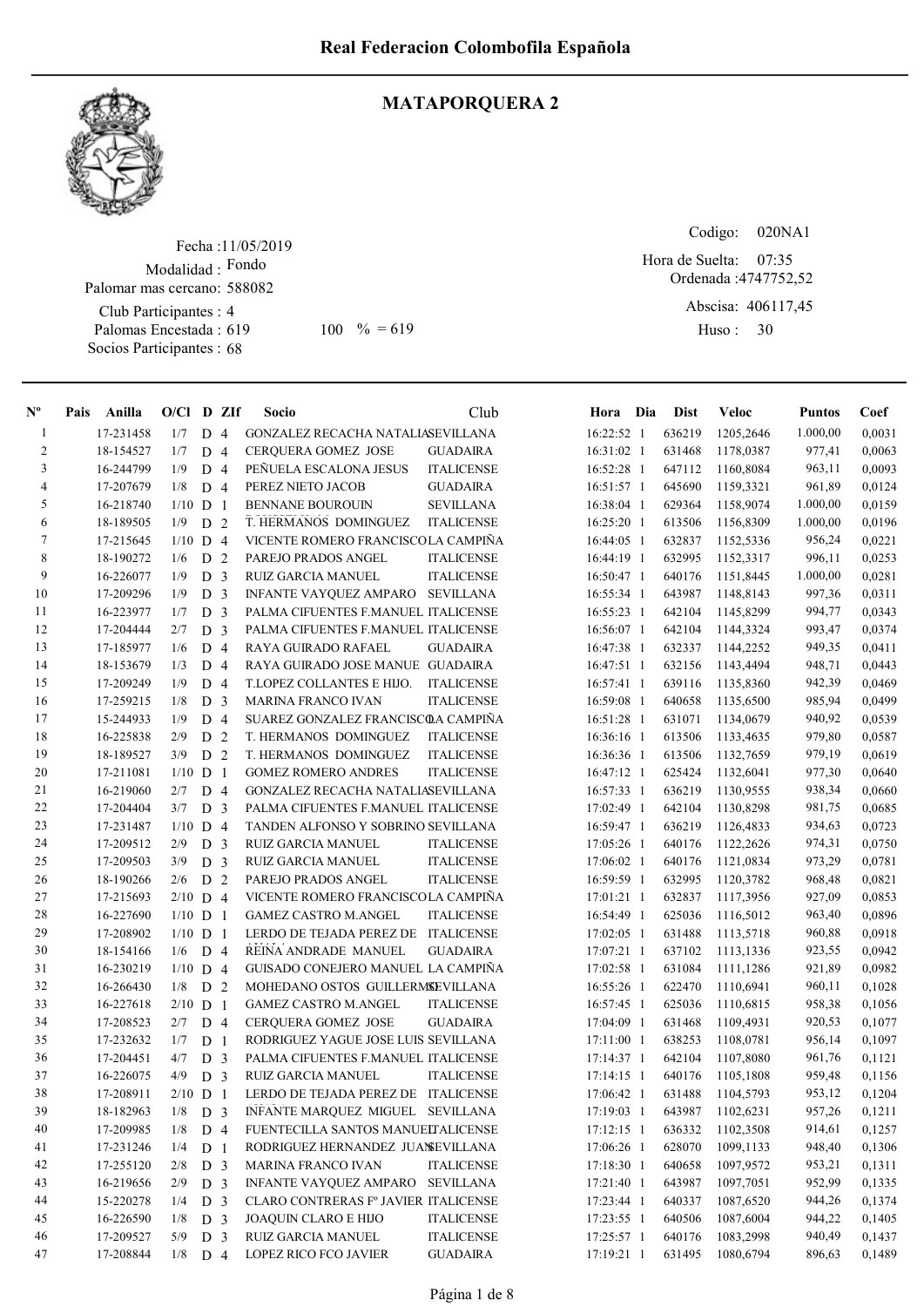| $\mathbf{N}^{\mathbf{o}}$ | Pais | Anilla                 | O/Cl D ZIf |                |   | Socio                                | Club              | Hora Dia     | <b>Dist</b> | <b>Veloc</b> | <b>Puntos</b> | Coef   |
|---------------------------|------|------------------------|------------|----------------|---|--------------------------------------|-------------------|--------------|-------------|--------------|---------------|--------|
| 48                        |      | 17-208775              | 2/8        | D <sub>4</sub> |   | LOPEZ RICO FCO JAVIER                | <b>GUADAIRA</b>   | 17:19:21 1   | 631495      | 1080,6794    | 896,63        | 0,1520 |
| 49                        |      | 16-226040              | 6/9        |                | 3 | RUIZ GARCIA MANUEL                   | <b>ITALICENSE</b> | 17:27:24 1   | 640176      | 1080,6482    | 938,18        | 0,1531 |
| 50                        |      | 16-226129              | 2/9        | D <sub>4</sub> |   | T.LOPEZ COLLANTES E HIJO.            | <b>ITALICENSE</b> | 17:26:44 1   | 639116      | 1080,0744    | 896,13        | 0,1565 |
| 51                        |      | 17-231469              | $2/10$ D 4 |                |   | TANDEN ALFONSO Y SOBRINO SEVILLANA   |                   | $17:24:11$ 1 | 636219      | 1079,8320    | 895,92        | 0,1603 |
| 52                        |      | 16-226477              | $1/8$ D 2  |                |   | FALCON JIMENEZ J. ANTONIO ITALICENSE |                   | 17:19:07 1   | 627987      | 1075,1054    | 929,35        | 0,1656 |
| 53                        |      | 17-255888              | $2/10$ D 1 |                |   | <b>BENNANE BOUROUIN</b>              | <b>SEVILLANA</b>  | 17:20:29 1   | 629364      | 1074,9478    | 927,55        | 0,1684 |
| 54                        |      | 16-218475              | 1/8        | D <sub>2</sub> |   | IGLESIAS MURILLO JOSE MANUILJADAIRA  |                   | $17:18:03$ 1 | 626636      | 1074,7552    | 929,05        | 0,1723 |
| 55                        |      | 17-187616              | 2/6        | D <sub>4</sub> |   | RAYA GUIRADO RAFAEL                  | <b>GUADAIRA</b>   | 17:23:31 1   | 632337      | 1074,4590    | 891,47        | 0,1740 |
| 56                        |      | 17-209832              | 2/8        | D 2            |   | FALCON JIMENEZ J. ANTONIO ITALICENSE |                   | 17:19:44 1   | 627987      | 1073,9716    | 928,37        | 0,1783 |
| 57                        |      | 15-220197              | 3/8        | D <sub>2</sub> |   | FALCON JIMENEZ J. ANTONIO ITALICENSE |                   | 17:20:34 1   | 627987      | 1072,4432    | 927,05        | 0,1815 |
| 58                        |      | 17-210613              | $2/10$ D 1 |                |   | <b>GOMEZ ROMERO ANDRES</b>           | <b>ITALICENSE</b> | 17:18:32 1   | 625424      | 1071,7880    | 924,82        | 0,1855 |
| 59                        |      | 15-239564              | 1/8        | D <sub>2</sub> |   | CASADO VEGA JUAN MANUE LA CAMPIÑA    |                   | 17:18:25 1   | 624035      | 1069,6215    | 924,61        | 0,1891 |
| 60                        |      | 17-209419              | 1/8        | D <sub>3</sub> |   | RODRIGUEZ UFANO JESUS                | <b>ITALICENSE</b> | 17:34:26 1   | 640498      | 1068,5058    | 927,64        | 0,1874 |
| 61                        |      | 17-231089              | 1/5        | D <sub>2</sub> |   | FERNANDEZ HERNANDEZ                  | <b>SEVILLANA</b>  | 16:45:58 1   | 588082      | 1067,3640    | 922,66        | 0,2075 |
| 62                        |      | 17-7344809             | $3/10$ D 1 |                |   | <b>GOMEZ ROMERO ANDRES</b>           | <b>ITALICENSE</b> | 17:20:59 1   | 625424      | 1067,3068    | 920,95        | 0,1983 |
| 63                        |      | 18-189878              | 1/8        | D <sub>1</sub> |   | FERNANDEZ BASTERRA MANUELALICENSE    |                   | 17:29:10 1   | 633712      | 1066,5560    | 920,31        | 0,1988 |
| 64                        |      | 17-208940              | 1/9        | D <sub>3</sub> |   | RUIZ PORRAS JUAN CARLO               | <b>ITALICENSE</b> | 17:34:54 1   | 639062      | 1065,2809    | 924,84        | 0,2003 |
| 65                        |      | 17-210457              | 2/9        | D <sub>3</sub> |   | RUIZ PORRAS JUAN CARLO               | <b>ITALICENSE</b> | 17:35:58 1   | 639062      | 1063,3901    | 923,20        | 0,2034 |
| 66                        |      | 18-189827              | 2/8        | D <sub>1</sub> |   | FERNANDEZ BASTERRA MANUELALICENSE    |                   | 17:31:47 1   | 633712      | 1061,8795    | 916,27        | 0,2083 |
| 67                        |      | 18-189105              | $3/10$ D 1 |                |   | LERDO DE TEJADA PEREZ DE ITALICENSE  |                   | 17:29:52 1   | 631488      | 1061,5623    | 916,00        | 0,2122 |
| 68                        |      | 16-217994              | $1/10$ D 3 |                |   | TANDEN HNOS. INFANTE                 | <b>SEVILLANA</b>  | 17:43:11 1   | 644441      | 1059,6163    | 919,93        | 0,2110 |
| 69                        |      | 16-222939              | 1/8        | D <sub>4</sub> |   | SANABRIA VEGA RAFAEL                 | <b>GUADAIRA</b>   | $17:31:14$ 1 | 629690      | 1056,1134    | 876,25        | 0,2192 |
| 70                        |      | 17-209510              | 7/9        |                | 3 | <b>RUIZ GARCIA MANUEL</b>            | <b>ITALICENSE</b> | 17:41:37 1   | 640176      | 1055,3221    | 916,20        | 0,2187 |
| 71                        |      | 15-220954              | 2/8        | D <sub>4</sub> |   | FUENTECILLA SANTOS MANUELTALICENSE   |                   | 17:39:26 1   | 636332      | 1052,7745    | 873,48        | 0,2232 |
| 72                        |      | 17-231639              | 2/8        | D <sub>3</sub> |   | INFANTE MARQUEZ MIGUEL               | <b>SEVILLANA</b>  | 17:46:57 1   | 643987      | 1052,3523    | 913,62        | 0,2236 |
| 73                        |      | 17-231634              | 3/9        | D <sub>3</sub> |   | INFANTE VAYQUEZ AMPARO               | <b>SEVILLANA</b>  | 17:48:35 1   | 643987      | 1049,5510    | 911,19        | 0,2267 |
| 74                        |      | 16-225807              | 4/9        | D <sub>2</sub> |   | T. HERMANOS DOMINGUEZ                | <b>ITALICENSE</b> | 17:19:47 1   | 613506      | 1049,1168    | 906,88        | 0,2412 |
| 75                        |      | 16-222038              | $1/10$ D 2 |                |   | CARRANZA ARTEAGA                     | <b>GUADAIRA</b>   | 17:35:39 1   | 630002      | 1048,8671    | 906,67        | 0,2381 |
| 76                        |      | 17-208470              | 3/8        | D <sub>4</sub> |   | LOPEZ RICO FCO JAVIER                | <b>GUADAIRA</b>   | 17:37:06 1   | 631495      | 1048,8208    | 870,19        | 0,2407 |
| 77                        |      | 17-209409              | 2/8        | D <sub>3</sub> |   | RODRIGUEZ UFANO JESUS                | <b>ITALICENSE</b> | 17:46:16 1   | 640498      | 1047,8209    | 909,68        | 0,2404 |
| 78                        |      | 17-208424              | 2/8        | D <sub>4</sub> |   | SANABRIA VEGA RAFAEL                 | <b>GUADAIRA</b>   | 17:36:04 1   | 629690      | 1047,6209    | 869,20        | 0,2477 |
| 79                        |      | 17-209065              | 1/9        | D <sub>1</sub> |   | T. VITO Y VITILLO GAMEZ.             | <b>ITALICENSE</b> | 17:38:12 1   | 631778      | 1047,3773    | 903,76        | 0,2501 |
| 80                        |      | 17-209024              | 2/9        | D <sub>1</sub> |   | T. VITO Y VITILLO GAMEZ.             | <b>ITALICENSE</b> | 17:38:28 1   | 631778      | 1046,9145    | 903,36        | 0,2533 |
| 81                        |      | 16-219509              | $2/10$ D 3 |                |   | TANDEN HNOS. INFANTE                 | <b>SEVILLANA</b>  | 17:50:40 1   | 644441      | 1046,7369    | 908,74        | 0,2514 |
| 82                        |      | 16-219010              | 3/7        | D 4            |   | GONZALEZ RECACHA NATALIASEVILLANA    |                   | 17:43:00 1   | 636219      | 1046,4128    | 868,20        | 0,2578 |
| 83                        |      | 18-198657              | 2/8        | D <sub>2</sub> |   | CASADO VEGA JUAN MANUE LA CAMPIÑA    |                   | 17:31:45 1   | 624035      | 1045,7227    | 903,95        | 0,2660 |
| 84                        |      | 17-207569              | 1/6        | D <sub>2</sub> |   | MANCERA GONZALEZ JOSE                | <b>GUADAIRA</b>   | 17:23:32 1   | 615286      | 1045,4565    | 903,72        | 0,2730 |
| 85                        |      | 16-219555              | $3/10$ D 3 |                |   | TANDEN HNOS. INFANTE                 | <b>SEVILLANA</b>  | 17:52:01 1   | 644441      | 1044,4467    | 906,76        | 0,2638 |
| 86                        |      | 17-210641              | $4/10$ D 1 |                |   | <b>GOMEZ ROMERO ANDRES</b>           | <b>ITALICENSE</b> | 17:34:51 1   | 625424      | 1042,6340    | 899,66        | 0,2750 |
| 87                        |      | 16-227184              | $3/8$ D 4  |                |   | FUENTECILLA SANTOS MANUELTALICENSE   |                   | 17:47:43 1   | 636332      | 1038,5420    | 861,67        | 0,2734 |
| 88                        |      | 14-196189              | 2/9        | D 4            |   | PEÑUELA ESCALONA JESUS               | <b>ITALICENSE</b> | 17:58:31 1   | 647112      | 1037,8423    | 861,09        | 0,2720 |
| 89                        |      | 18-189831              | 3/8        | D 1            |   | FERNANDEZ BASTERRA MANUELALICENSE    |                   | 17:47:20 1   | 633712      | 1034,9134    | 893,00        | 0,2809 |
| 90                        |      | 17-209863              | 4/8        | D 2            |   | FALCON JIMENEZ J. ANTONIO ITALICENSE |                   | 17:42:58 1   | 627987      | 1032,9300    | 892,89        | 0,2866 |
| 91                        |      | 18-189466              | $1/10$ D 1 |                |   | GUTIERREZ GUTIERREZ PACO ITALICENSE  |                   | 17:43:03 1   | 627977      | 1032,7720    | 891,16        | 0,2898 |
| 92                        |      | 17-210615              | $5/10$ D 1 |                |   | <b>GOMEZ ROMERO ANDRES</b>           | <b>ITALICENSE</b> | 17:40:46 1   | 625424      | 1032,4503    | 890,88        | 0,2942 |
| 93                        |      | 16-219880              | $4/9$ D 3  |                |   | INFANTE VAYQUEZ AMPARO SEVILLANA     |                   | 17:59:01 1   | 643987      | 1032,0029    | 895,95        | 0,2888 |
| 94                        |      | 16-227148              | 1/6        | D <sub>1</sub> |   | LOPEZ ORTIZ MIGUEL                   | <b>ITALICENSE</b> | 17:40:54 1   | 625176      | 1031,8138    | 890,33        | 0,3007 |
| 95                        |      | 17-211199              | 4/8        | D <sub>4</sub> |   | FUENTECILLA SANTOS MANUELTALICENSE   |                   | 17:52:04 1   | 636332      | 1031,2208    | 855,59        | 0,2986 |
| 96                        |      | 17-209455              | 3/8        | D <sub>3</sub> |   | RODRIGUEZ UFANO JESUS                | <b>ITALICENSE</b> | 17:56:41 1   | 640498      | 1030,2641    | 894,44        | 0,2998 |
| 97                        |      | 17-208816              | 2/8        | D <sub>2</sub> |   | IGLESIAS MURILLO JOSE MANUEJADAIRA   |                   | 17:43:16 1   | 626636      | 1030,1995    | 890,53        | 0,3096 |
| 98                        |      | 15-216703              | 2/6        | D <sub>4</sub> |   | REINA ANDRADE MANUEL                 | <b>GUADAIRA</b>   | 17:54:40 1   | 637102      | 1028,1366    | 853,03        | 0,3076 |
| 99                        |      | 17-209182              | 2/6        | D <sub>1</sub> |   | LOPEZ ORTIZ MIGUEL                   | <b>ITALICENSE</b> | 17:43:17 1   | 625176      | 1027,7710    | 886,84        | 0,3167 |
| 100                       |      | 16-222905              | 3/8        | D <sub>4</sub> |   | SANABRIA VEGA RAFAEL                 | <b>GUADAIRA</b>   | 17:48:55 1   | 629690      | 1025,6930    | 851,01        | 0,3176 |
| 101                       |      | 17-210330              | 1/6        | $D_4$          |   | DOMINGUEZ JIMENEZ JUAN               | <b>ITALICENSE</b> | 17:57:35 1   | 638287      | 1025,2234    | 850,62        | 0,3165 |
| 102                       |      | 16-218795              | $2/7$ D 1  |                |   | RODRIGUEZ YAGUE JOSE LUIS SEVILLANA  |                   | 17:58:45 1   | 638253      | 1023,2513    | 882,94        | 0,3196 |
| 103                       |      | 14-196840              | 3/9        | D <sub>4</sub> |   | PEÑUELA ESCALONA JESUS               | <b>ITALICENSE</b> | 18:07:29 1   | 647112      | 1023,1289    | 848,88        | 0,3183 |
| 104                       |      | 17-209183              | 6/10       |                | 1 | <b>GOMEZ ROMERO ANDRES</b>           | $\sf ITALICENSE$  | 17:46:37 1   | 625424      | 1022,5751    | 882,36        | 0,3326 |
| 105                       |      | 16-226511              | $4/10$ D 1 |                |   | LERDO DE TEJADA PEREZ DE ITALICENSE  |                   | 17:53:03 1   | 631488      | 1021,7426    | 881,64        | 0,3325 |
| 106                       |      | 16-218365              | $2/4$ D 1  |                |   | RODRIGUEZ HERNANDEZ JUANSEVILLANA    |                   | 17:53:25 1   | 628070      | 1015,6098    | 876,35        | 0,3375 |
| 107                       |      | 17-209179              | $1/4$ D 2  |                |   | <b>JIMENEZ DIZ JOAQUIN</b>           | LA CAMPIÑA        | 17:38:51 1   | 613196      | 1015,4774    | 877,80        | 0,3490 |
| 108                       |      | 17-255141              | $3/8$ D 3  |                |   | MARINA FRANCO IVAN                   | <b>ITALICENSE</b> | 18:07:12 1   | 640658      | 1013,3787    | 879,78        | 0,3372 |
| 109                       |      | 17-207241              | $2/10$ D 2 |                |   | CARRANZA ARTEAGA                     | <b>GUADAIRA</b>   | 17:57:31 1   | 630002      | 1012,0243    | 874,82        | 0,3460 |
| 110                       |      | 17-204303              | $1/9$ D 3  |                |   | FERNANDEZ CALVO J.CARLOS ITALICENSE  |                   | 18:08:10 1   | 640452      | 1011,5062    | 878,16        | 0,3435 |
| 111                       |      | 18-183433              | $1/8$ D 3  |                |   | FERNANDEZ GONZALEZ PEDROTALICENSE    |                   | 18:11:24 1   | 641956      | 1008,7304    | 875,75        | 0,3458 |
| 112                       |      | 15-5365422             | $2/10$ D 4 |                |   | GUISADO CONEJERO MANUEL LA CAMPIÑA   |                   | 18:01:10 1   | 631084      | 1007,8531    | 836,20        | 0,3549 |
| 113                       |      | 17-204787<br>17-209780 | $2/8$ D 3  |                |   | FERNANDEZ GONZALEZ PEDROTALICENSE    |                   | 18:14:33 1   | 641956      | 1003,7620    | 871,43        | 0,3520 |
| 114                       |      |                        | $3/10$ D 1 |                |   | <b>GAMEZ CASTRO M.ANGEL</b>          | <b>ITALICENSE</b> | 17:58:23 1   | 625036      | 1002,6511    | 865,16        | 0,3648 |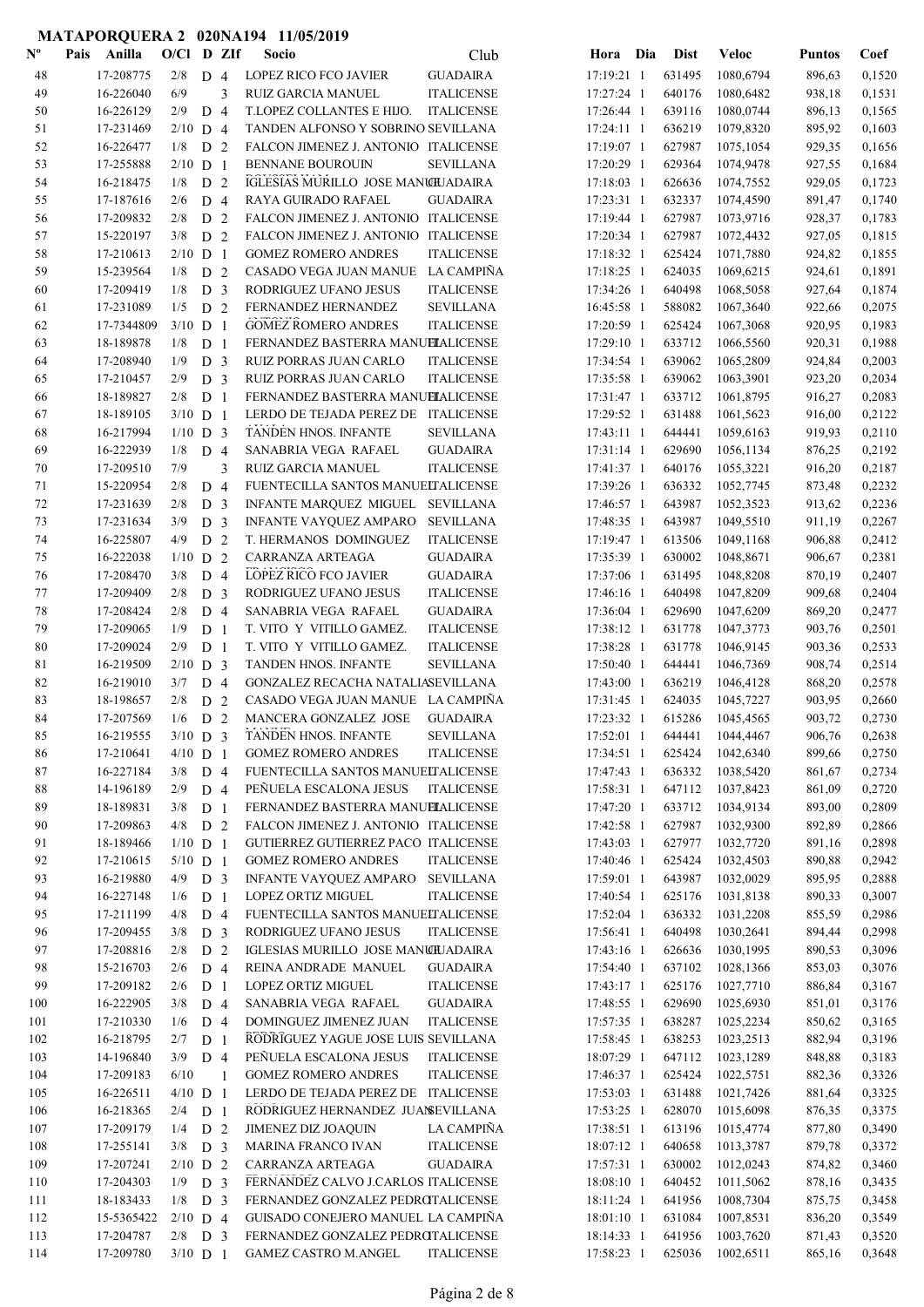| $\mathbf{N}^{\mathbf{o}}$ | Pais | Anilla                 | $O/CI$ D ZIf      |                                  |                | Socio                                                                      | Club                            | Hora Dia                 | <b>Dist</b>      | <b>Veloc</b>         | <b>Puntos</b>    | Coef             |
|---------------------------|------|------------------------|-------------------|----------------------------------|----------------|----------------------------------------------------------------------------|---------------------------------|--------------------------|------------------|----------------------|------------------|------------------|
| 115                       |      | 18-189104              | $5/10$ D 1        |                                  |                | LERDO DE TEJADA PEREZ DE ITALICENSE                                        |                                 | 18:05:12 1               | 631488           | 1002,0438            | 864,64           | 0,3642           |
| 116                       |      | 17-208489              | 4/8               | D <sub>4</sub>                   |                | <b>LOPEZ RICO FCO JAVIER</b>                                               | <b>GUADAIRA</b>                 | 18:05:38 1               | 631495           | 1001,3664            | 830,82           | 0,3674           |
| 117                       |      | 17-209416              | 4/8               | D <sub>3</sub>                   |                | RODRIGUEZ UFANO JESUS                                                      | <b>ITALICENSE</b>               | 18:15:18 1               | 640498           | 1000,3092            | 868,44           | 0,3653           |
| 118                       |      | 15-229475              | 1/8               | D <sub>1</sub>                   |                | RODRIGUEZ MORENO MANUELITALICENSE                                          |                                 | 18:07:28 1               | 632545           | 1000,1239            | 862,98           | 0,3731           |
| 119                       |      | 15-220789              | $4/10$ D 1        |                                  |                | <b>GAMEZ CASTRO M.ANGEL</b>                                                | <b>ITALICENSE</b>               | 18:00:11 1               | 625036           | 999,7643             | 862,67           | 0,3808           |
| 120                       |      | 17-209443              | 5/8               | D <sub>3</sub>                   |                | RODRIGUEZ UFANO JESUS                                                      | <b>ITALICENSE</b>               | 18:16:08 1               | 640498           | 999,0090             | 867,31           | 0,3747           |
| 121                       |      | 16-219871              | $4/10$ D 3        |                                  |                | TANDEN HNOS. INFANTE                                                       | <b>SEVILLANA</b>                | 18:20:33 1               | 644441           | 998,2821             | 866,68           | 0,3755           |
| 122                       |      | 17-216142              | $1/2$ D 2         |                                  |                | GUTIERREZ GONZALEZ JUAN LA CAMPIÑA                                         |                                 | 18:05:25 1               | 628102           | 996,3284             | 861,25           | 0,3885           |
| 123                       |      | 17-215644              | $3/10$ D 4        |                                  |                | VICENTE ROMERO FRANCISCOLA CAMPIÑA                                         |                                 | 18:11:29 1               | 632837           | 994,2711             | 824,94           | 0,3887           |
| 124                       |      | 16-218920              | 1/8               | D 4                              |                | TORO FERNANDEZ MANUEL                                                      | <b>GUADAIRA</b>                 | 18:21:43 1               | 642691           | 993,7752             | 824,52           | 0,3859           |
| 125                       |      | 16-227170              | 3/6               | D <sub>1</sub>                   |                | LOPEZ ORTIZ MIGUEL                                                         | <b>ITALICENSE</b>               | 18:05:12 1               | 625176           | 992,0279             | 856,00           | 0,3999           |
| 126                       |      | 17-209241              | 3/9               | D <sub>4</sub>                   |                | T.LOPEZ COLLANTES E HIJO.                                                  | <b>ITALICENSE</b>               | 18:20:15 1               | 639116           | 990,4936             | 821,80           | 0,3943           |
| 127                       |      | 17-207906              | 1/5               | D 4                              |                | ROBLEDO CID JORGE                                                          | <b>GUADAIRA</b>                 | 18:26:50 1               | 643188           | 986,7369             | 818,68           | 0,3949           |
| 128<br>129                |      | 17-215857<br>16-226105 | 1/3<br>4/9        | D <sub>4</sub><br>D <sub>4</sub> |                | CASAU SANCHEZ JOSE<br>T.LOPEZ COLLANTES E HIJO.                            | LA CAMPIÑA<br><b>ITALICENSE</b> | 18:16:10 1<br>18:25:04 1 | 631059<br>639116 | 984,2355<br>983,1545 | 816,61<br>815,71 | 0,4057<br>0,4037 |
| 130                       |      | 16-225867              | $2/10$ D 1        |                                  |                | GUTIERREZ GUTIERREZ PACO ITALICENSE                                        |                                 | 18:15:59 1               | 627977           | 979,7088             | 845,37           | 0,4140           |
| 131                       |      | 17-231879              | $5/10$ D 3        |                                  |                | TANDEN HNOS. INFANTE                                                       | <b>SEVILLANA</b>                | 18:34:10 1               | 644441           | 977,6602             | 848,77           | 0,4066           |
| 132                       |      | 16-222594              | 5/8               | D <sub>4</sub>                   |                | LOPEZ RICO FCO JAVIER                                                      | <b>GUADAIRA</b>                 | 18:23:28 1               | 631495           | 973,8280             | 807,97           | 0,4181           |
| 133                       |      | 16-218787              | 3/7               | D <sub>1</sub>                   |                | RODRIGUEZ YAGUE JOSE LUIS SEVILLANA                                        |                                 | 18:32:09 1               | 638253           | 971,2440             | 838,06           | 0,4168           |
| 134                       |      | 17-216164              | 2/2               | D <sub>2</sub>                   |                | GUTIERREZ GONZALEZ JUAN LA CAMPIÑA                                         |                                 | 18:21:45 1               | 628102           | 971,1666             | 839,50           | 0,4267           |
| 135                       |      | 17-209253              | 5/9               | D <sub>2</sub>                   |                | T. HERMANOS DOMINGUEZ                                                      | <b>ITALICENSE</b>               | 18:08:18 1               | 613506           | 968,7447             | 837,41           | 0,4401           |
| 136                       |      | 17-204352              | 2/9               | D <sub>3</sub>                   |                | FERNANDEZ CALVO J.CARLOS ITALICENSE                                        |                                 | 18:36:09 1               | 640452           | 968,6939             | 840,99           | 0,4247           |
| 137                       |      | 16-227428              | 5/9               | D <sub>4</sub>                   |                | T.LOPEZ COLLANTES E HIJO.                                                  | <b>ITALICENSE</b>               | 18:36:07 1               | 639116           | 966,7220             | 802,08           | 0,4287           |
| 138                       |      | 16-226139              | 6/9               |                                  | $\overline{4}$ | T.LOPEZ COLLANTES E HIJO.                                                  | <b>ITALICENSE</b>               | 18:36:12 1               | 639116           | 966,6001             | 801,98           | 0,4318           |
| 139                       |      | 16-213670              | 2/8               | D <sub>2</sub>                   |                | MOHEDANO OSTOS GUILLERMSEVILLANA                                           |                                 | 18:21:31 1               | 622470           | 962,8058             | 832,27           | 0,4466           |
| 140                       |      | 18-189843              | 4/8               | D <sub>1</sub>                   |                | FERNANDEZ BASTERRA MANUELALICENSE                                          |                                 | 18:34:10 1               | 633712           | 961,3836             | 829,56           | 0,4418           |
| 141                       |      | 16-219058              | 4/7               | D <sub>4</sub>                   |                | GONZALEZ RECACHA NATALIASEVILLANA                                          |                                 | 18:37:48 1               | 636219           | 959,8959             | 796,41           | 0,4432           |
| 142                       |      | 17-204520              | 3/8               | D <sub>3</sub>                   |                | FERNANDEZ GONZALEZ PEDROTALICENSE                                          |                                 | 18:44:07 1               | 641956           | 959,4082             | 832,93           | 0,4424           |
| 143                       |      | 15-239584              | 1/8               | D <sub>4</sub>                   |                | LOPEZ ROMERO ADOLFO                                                        | LA CAMPIÑA                      | 18:28:13 1               | 624914           | 956,6719             | 793,74           | 0,4577           |
| 144                       |      | 13-199074              | 4/9               | D <sub>4</sub>                   |                | PEÑUELA ESCALONA JESUS                                                     | <b>ITALICENSE</b>               | 18:53:05 1               | 647112           | 954,3252             | 791,79           | 0,4451           |
| 145                       |      | 17-232685              | 4/7               | D <sub>1</sub>                   |                | RODRIGUEZ YAGUE JOSE LUIS SEVILLANA                                        |                                 | 18:44:04 1               | 638253           | 953,9453             | 823,14           | 0,4544           |
| 146                       |      | 17-255138              | 4/8               | D <sub>3</sub>                   |                | <b>MARINA FRANCO IVAN</b>                                                  | <b>ITALICENSE</b>               | 18:48:21 1               | 640658           | 951,4487             | 826,02           | 0,4558           |
| 147                       |      | 18-189888              | 5/8               | D <sub>1</sub>                   |                | FERNANDEZ BASTERRA MANUELALICENSE                                          |                                 | 18:45:47 1               | 633712           | 944,7343             | 815,19           | 0,4639           |
| 148                       |      | 18-164396              | 5/9               | D <sub>3</sub>                   |                | INFANTE VAYQUEZ AMPARO SEVILLANA                                           |                                 | 18:58:11 1               | 643987           | 942,6269             | 818,36           | 0,4596           |
| 149                       |      | 17-208299              | 1/4               | D <sub>3</sub>                   |                | MESA REALES FRANCISCO                                                      | <b>GUADAIRA</b>                 | 18:52:12 1               | 637166           | 940,8830             | 816,84           | 0,4677           |
| 150<br>151                |      | 17-204454<br>18-181625 | 3/9<br>$3/10$ D 1 | D <sub>3</sub>                   |                | FERNANDEZ CALVO J.CARLOS ITALICENSE<br>GUTIERREZ GUTIERREZ PACO ITALICENSE |                                 | 18:56:12 1<br>18:44:40 1 | 640452<br>627977 | 940,1820<br>937,7456 | 816,24<br>809,16 | 0,4684<br>0,4809 |
| 152                       |      | 17-184724              | $2/8$ D 4         |                                  |                | TORO FERNANDEZ MANUEL GUADAIRA                                             |                                 | 19:00:53 1               | 642691           | 937,0267             | 777,44           | 0,4730           |
| 153                       |      | 15-244916              | $2/9$ D 4         |                                  |                | SUAREZ GONZALEZ FRANCISCOA CAMPIÑA                                         |                                 | 18:49:09 1               | 631071           | 936,0988             | 776,67           | 0,4849           |
| 154                       |      | 18-189110              | 6/10              |                                  | $\mathbf{1}$   | LERDO DE TEJADA PEREZ DE ITALICENSE                                        |                                 | $18:51:14$ 1             | 631488           | 933,8315             | 805,78           | 0,4877           |
| 155                       |      | 17-208288              | $3/10$ D 2        |                                  |                | CARRANZA ARTEAGA                                                           | <b>GUADAIRA</b>                 | 18:49:47 1               | 630002           | 933,6360             | 807,06           | 0,4921           |
| 156                       |      | 17-210415              | $3/9$ D 3         |                                  |                | RUIZ PORRAS JUAN CARLO                                                     | <b>ITALICENSE</b>               | 18:59:44 1               | 639062           | 933,3006             | 810,26           | 0,4882           |
| 157                       |      | 16-230425              | $3/9$ D 4         |                                  |                | SUAREZ GONZALEZ FRANCISCOA CAMPIÑA                                         |                                 | 18:52:55 1               | 631071           | 930,8976             | 772,35           | 0,4976           |
| 158                       |      | 17-215549              | $3/10$ D 4        |                                  |                | GUISADO CONEJERO MANUEL LA CAMPIÑA                                         |                                 | 18:52:56 1               | 631084           | 930,8939             | 772,35           | 0,5007           |
| 159                       |      | 15-224269              | $5/8$ D 4         |                                  |                | FUENTECILLA SANTOS MANUELTALICENSE                                         |                                 | 19:00:23 1               | 636332           | 928,4323             | 770,31           | 0,4997           |
| 160                       |      | 16-241391              | $2/6$ D 2         |                                  |                | MANCERA GONZALEZ JOSE                                                      | <b>GUADAIRA</b>                 | 18:37:50 1               | 615286           | 928,2665             | 802,42           | 0,5201           |
| 161                       |      | 16-227623              | $5/10$ D 1        |                                  |                | <b>GAMEZ CASTRO M.ANGEL</b>                                                | <b>ITALICENSE</b>               | 18:56:51 1               | 625036           | 916,6767             | 790,98           | 0,5152           |
| 162                       |      | 16-225821              | 6/9               |                                  | $\overline{2}$ | T. HERMANOS DOMINGUEZ                                                      | <b>ITALICENSE</b>               | 18:45:03 1               | 613506           | 915,6123             | 791,48           | 0,5281           |
| 163                       |      | 17-232218              | 3/8               | D <sub>2</sub>                   |                | MOHEDANO OSTOS GUILLERMSEVILLANA                                           |                                 | 18:56:03 1               | 622470           | 913,9858             | 790,07           | 0,5237           |
| 164                       |      | 17-255371              | 5/8               | D <sub>3</sub>                   |                | <b>MARINA FRANCO IVAN</b>                                                  | <b>ITALICENSE</b>               | 19:17:07 1               | 640658           | 912,4666             | 792,17           | 0,5120           |
| 165                       |      | 16-213578              | 1/8               | D <sub>4</sub>                   |                | FERNANDEZ HIDALGO J.                                                       | <b>GUADAIRA</b>                 | 19:11:46 1               | 630302           | 904,6099             | 750,54           | 0,5236           |
| 166                       |      | 17-207887              | 2/5               | D <sub>4</sub>                   |                | ROBLEDO CID JORGE                                                          | <b>GUADAIRA</b>                 | 19:26:06 1               | 643188           | 904,4973             | 750,45           | 0,5162           |
| 167                       |      | 16-222480              | 4/8               | D <sub>4</sub>                   |                | SANABRIA VEGA RAFAEL                                                       | <b>GUADAIRA</b>                 | 19:12:29 1               | 629690           | 902,8029             | 749,04           | 0,5304           |
| 168                       |      | 17-208390              | 1/7               | D <sub>2</sub>                   |                | ROLDAN SOLIS AQUILINO                                                      | <b>GUADAIRA</b>                 | 19:10:19 1               | 627715           | 902,7757             | 780,38           | 0,5353           |
| 169<br>170                |      | 18-183233<br>17-209456 | 5/7<br>6/8        | D <sub>3</sub>                   | 3              | PALMA CIFUENTES F.MANUEL ITALICENSE<br>RODRIGUEZ UFANO JESUS               | <b>ITALICENSE</b>               | 19:27:16 1<br>19:26:44 1 | 642104<br>640498 | 901,4938<br>899,9129 | 782,65<br>781,27 | 0,5264<br>0,5308 |
| 171                       |      | 16-227046              | 3/9               | D <sub>1</sub>                   |                | T. VITO Y VITILLO GAMEZ.                                                   | <b>ITALICENSE</b>               | $19:17:17$ 1             | 631778           | 899,6056             | 776,25           | 0,5413           |
| 172                       |      | 17-215654              | $4/10$ D 4        |                                  |                | VICENTE ROMERO FRANCISCOLA CAMPIÑA                                         |                                 | 19:21:19 1               | 632837           | 895,9678             | 743,37           | 0,5436           |
| 173                       |      | 17-209452              | 7/8               |                                  | 3              | RODRIGUEZ UFANO JESUS                                                      | <b>ITALICENSE</b>               | 19:31:00 1               | 640498           | 894,5503             | 776,62           | 0,5402           |
| 174                       |      | 16-226078              | 8/9               |                                  | 3              | RUIZ GARCIA MANUEL                                                         | <b>ITALICENSE</b>               | 19:32:46 1               | 640176           | 891,8999             | 774,32           | 0,5436           |
| 175                       |      | 16-227053              | 4/9               | D <sub>1</sub>                   |                | T. VITO Y VITILLO GAMEZ.                                                   | <b>ITALICENSE</b>               | 19:24:03 1               | 631778           | 891,0204             | 768,84           | 0,5540           |
| 176                       |      | 17-208817              | 3/8               | D <sub>2</sub>                   |                | IGLESIAS MURILLO JOSE MANCIUADAIRA                                         |                                 | 19:18:39 1               | 626636           | 890,5507             | 769,81           | 0,5617           |
| 177                       |      | 17-208375              | $2/7$ D 2         |                                  |                | ROLDAN SOLIS AQUILINO                                                      | <b>GUADAIRA</b>                 | 19:20:11 1               | 627715           | 890,1444             | 769,46           | 0,5640           |
| 178                       |      | 17-210458              | 4/9               | D 3                              |                | RUIZ PORRAS JUAN CARLO                                                     | <b>ITALICENSE</b>               | 19:33:43 1               | 639062           | 889,1710             | 771,95           | 0,5571           |
| 179                       |      | 17-232630              | $5/7$ D 1         |                                  |                | RODRIGUEZ YAGUE JOSE LUIS SEVILLANA                                        |                                 | 19:33:14 1               | 638253           | 888,6430             | 766,79           | 0,5609           |
| 180                       |      | 16-222096              | $4/10$ D 2        |                                  |                | CARRANZA ARTEAGA                                                           | <b>GUADAIRA</b>                 | 19:24:24 1               | 630002           | 888,0772             | 767,68           | 0,5714           |
| 181                       |      | 17-231084              | $2/5$ D $2$       |                                  |                | FERNANDEZ HERNANDEZ                                                        | <b>SEVILLANA</b>                | 18:39:01 1               | 588082           | 885,6434             | 765,57           | 0,6156           |

ANTONIO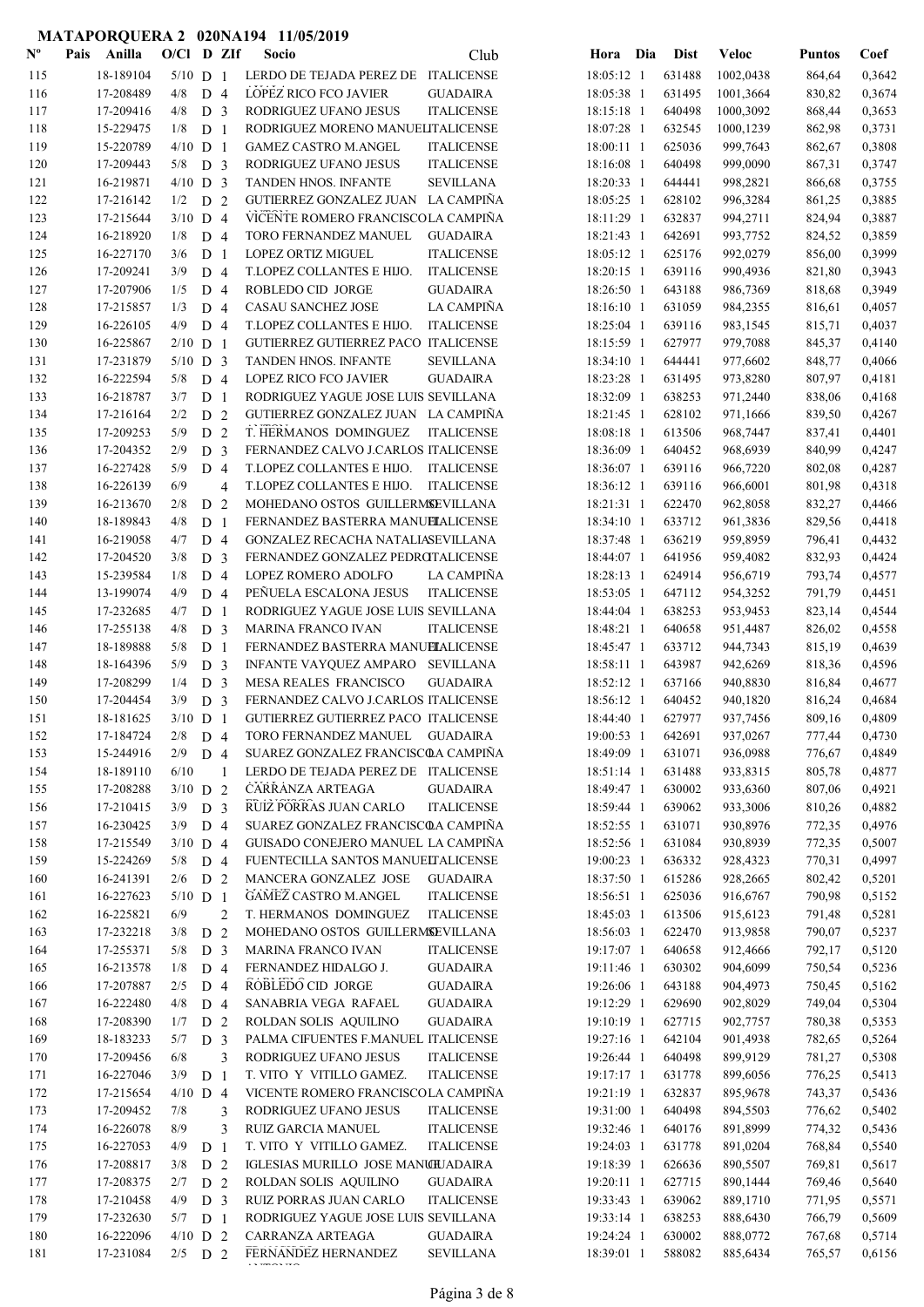| ${\bf N^o}$ | Pais | Anilla     | $O/CI$ D ZIf |                |                | Socio                                | Club              | Hora Dia   | <b>Dist</b> | <b>Veloc</b> | <b>Puntos</b> | Coef   |
|-------------|------|------------|--------------|----------------|----------------|--------------------------------------|-------------------|------------|-------------|--------------|---------------|--------|
| 182         |      | 17-210575  | 1/8          | D <sub>4</sub> |                | DAVALOS LOZANO JOSE                  | <b>ITALICENSE</b> | 19:37:26 1 | 638321      | 883,5708     | 733,09        | 0,5702 |
| 183         |      | 17-258297  | 2/8          | D <sub>4</sub> |                | LOPEZ ROMERO ADOLFO                  | LA CAMPIÑA        | 19:25:07 1 | 624914      | 880,0160     | 730,14        | 0,5857 |
| 184         |      | 17-204339  | 4/9          | D <sub>3</sub> |                | FERNANDEZ CALVO J.CARLOS ITALICENSE  |                   | 19:43:20 1 | 640452      | 879,3391     | 763,41        | 0,5746 |
| 185         |      | 17-207228  | $5/10$ D 2   |                |                | CARRANZA ARTEAGA                     | <b>GUADAIRA</b>   | 19:33:30 1 | 630002      | 876,8295     | 757,95        | 0,5873 |
| 186         |      | 17-209218  | 7/9          |                | $\overline{4}$ | T.LOPEZ COLLANTES E HIJO.            | <b>ITALICENSE</b> | 19:43:56 1 | 639116      | 876,7825     | 727,46        | 0,5821 |
| 187         |      | 17-209826  | 5/8          | D <sub>2</sub> |                | FALCON JIMENEZ J. ANTONIO ITALICENSE |                   | 19:32:32 1 | 627987      | 875,2025     | 756,55        | 0,5956 |
| 188         |      | 16-227659  | 5/9          | D <sub>1</sub> |                | T. VITO Y VITILLO GAMEZ.             | <b>ITALICENSE</b> | 19:40:02 1 | 631778      | 871,3779     | 751,89        | 0,5951 |
| 189         |      | 17-210616  | 7/10         |                | 1              | <b>GOMEZ ROMERO ANDRES</b>           | <b>ITALICENSE</b> | 19:33:10 1 | 625424      | 870,8619     | 751,45        | 0,6044 |
| 190         |      | 15-239837  | $5/10$ D 4   |                |                | VICENTE ROMERO FRANCISCOLA CAMPIÑA   |                   | 19:43:16 1 | 632837      | 868,9633     | 720,97        | 0,6005 |
| 191         |      | 17-266690  | 5/7          | D <sub>4</sub> |                | GONZALEZ RECACHA NATALIASEVILLANA    |                   | 19:47:15 1 | 636219      | 868,8549     | 720,88        | 0,6004 |
| 192         |      | 18-153620  | 2/3          | D <sub>4</sub> |                | RAYA GUIRADO JOSE MANUE GUADAIRA     |                   | 19:42:54 1 | 632156      | 868,4654     | 720,56        | 0,6074 |
| 193         |      | 17-7347321 | $3/10$ D 1   |                |                | <b>BENNANE BOUROUIN</b>              | <b>SEVILLANA</b>  | 19:39:51 1 | 629364      | 868,2679     | 749,21        | 0,6133 |
| 194         |      | 17-231663  | 3/8          | D <sub>3</sub> |                | INFANTE MARQUEZ MIGUEL SEVILLANA     |                   | 19:57:27 1 | 643987      | 867,3810     | 753,03        | 0,6025 |
| 195         |      | 16-230498  | 4/9          | D <sub>4</sub> |                | SUAREZ GONZALEZ FRANCISCOA CAMPIÑA   |                   | 19:45:18 1 | 631071      | 864,1257     | 716,95        | 0,6180 |
| 196         |      | 16-223024  | 2/4          | D <sub>3</sub> |                | MESA REALES FRANCISCO                | <b>GUADAIRA</b>   | 19:52:51 1 | 637166      | 863,5441     | 749,70        | 0,6152 |
| 197         |      | 16-222341  | 2/8          | D <sub>4</sub> |                | PEREZ NIETO JACOB                    | <b>GUADAIRA</b>   | 20:03:23 1 | 645690      | 862,7798     | 715,84        | 0,6102 |
| 198         |      | 17-258291  | 3/8          | D <sub>4</sub> |                | LOPEZ ROMERO ADOLFO                  | <b>LA CAMPIÑA</b> | 19:41:36 1 | 624914      | 860,0523     | 713,57        | 0,6337 |
| 199         |      | 17-210698  | 1/7          | D <sub>1</sub> |                | LOPEZ PELICANO JOSEMIGUEL ITALICENSE |                   | 19:42:00 1 | 624808      | 859,4333     | 741,58        | 0,6370 |
| 200         |      | 17-231441  | $3/10$ D 4   |                |                | TANDEN ALFONSO Y SOBRINO SEVILLANA   |                   | 19:56:01 1 | 636219      | 858,5758     | 712,35        | 0,6287 |
| 201         |      | 17-216229  | 4/8          | D <sub>4</sub> |                | LOPEZ ROMERO ADOLFO                  | LA CAMPIÑA        | 19:43:35 1 | 624914      | 857,7111     | 711,63        | 0,6433 |
| 202         |      | 15-214841  | 1/4          | D <sub>4</sub> |                | ALBA PEREZ MANUEL                    | <b>SEVILLANA</b>  | 19:52:45 1 | 631881      | 856,4975     | 710,63        | 0,6394 |
| 203         |      | 14-197835  | 2/4          | D <sub>3</sub> |                | CLARO CONTRERAS Fº JAVIER ITALICENSE |                   | 20:03:47 1 | 640337      | 855,1699     | 742,43        | 0,6340 |
| 204         |      | 17-107823  | $4/10$ D 1   |                |                | <b>BENNANE BOUROUIN</b>              | <b>SEVILLANA</b>  | 19:51:49 1 | 629364      | 854,1663     | 737,04        | 0,6483 |
| 205         |      | 17-7347324 | $5/10$ D 1   |                |                | <b>BENNANE BOUROUIN</b>              | <b>SEVILLANA</b>  | 19:51:50 1 | 629364      | 854,1470     | 737,02        | 0,6515 |
| 206         |      | 16-226698  | 6/10         |                | $\mathbf{1}$   | <b>GAMEZ CASTRO M.ANGEL</b>          | <b>ITALICENSE</b> | 19:48:41 1 | 625036      | 851,9152     | 735,10        | 0,6592 |
| 207         |      | 17-258284  | 5/8          | D <sub>4</sub> |                | LOPEZ ROMERO ADOLFO                  | LA CAMPIÑA        | 19:51:41 1 | 624914      | 848,2804     | 703,81        | 0,6625 |
| 208         |      | 18-189841  | 6/8          |                | -1             | FERNANDEZ BASTERRA MANUELALICENSE    |                   | 20:02:28 1 | 633712      | 847,8131     | 731,56        | 0,6564 |
| 209         |      | 16-227454  | 1/8          | D <sub>3</sub> |                | STRUNGA COSMIN Y GEORGE ITALICENSE   |                   | 20:17:34 1 | 645847      | 846,9384     | 735,28        | 0,6472 |
| 210         |      | 16-222944  | 5/8          | D <sub>4</sub> |                | SANABRIA VEGA RAFAEL                 | <b>GUADAIRA</b>   | 19:58:58 1 | 629690      | 846,3954     | 702,24        | 0,6670 |
| 211         |      | 16-227100  | 2/8          | D <sub>3</sub> |                | STRUNGA COSMIN Y GEORGE ITALICENSE   |                   | 20:28:06 1 | 645847      | 835,3990     | 725,27        | 0,6534 |
| 212         |      | 16-227200  | 6/8          |                | $\overline{4}$ | FUENTECILLA SANTOS MANUELTALICENSE   |                   | 20:18:41 1 | 636332      | 833,2407     | 691,33        | 0,6663 |
| 213         |      | 17-209581  | 2/8          | D <sub>3</sub> |                | <b>JOAQUIN CLARO E HIJO</b>          | <b>ITALICENSE</b> | 20:24:00 1 | 640506      | 832,9077     | 723,10        | 0,6651 |
| 214         |      | 17-255908  | 4/8          | D <sub>2</sub> |                | MOHEDANO OSTOS GUILLERMSEVILLANA     |                   | 20:03:10 1 | 622470      | 831,9938     | 719,20        | 0,6876 |
| 215         |      | 17-208930  | 7/10         |                | 1              | LERDO DE TEJADA PEREZ DE ITALICENSE  |                   | 20:16:13 1 | 631488      | 829,5772     | 715,82        | 0,6809 |
| 216         |      | 17-204513  | 4/8          | D <sub>3</sub> |                | FERNANDEZ GONZALEZ PEDROTALICENSE    |                   | 20:38:24 1 | 641956      | 819,4486     | 711,42        | 0,6729 |
| 217         |      | 18-164761  | 4/8          | D <sub>3</sub> |                | INFANTE MARQUEZ MIGUEL SEVILLANA     |                   | 20:41:29 1 | 643987      | 818,8184     | 710,87        | 0,6739 |
| 218         |      | 16-218976  | 3/8          | D <sub>4</sub> |                | TORO FERNANDEZ MANUEL                | <b>GUADAIRA</b>   | 20:40:07 1 | 642691      | 818,5930     | 679,18        | 0,6784 |
| 219         |      | 15-220379  | 9/9          |                | 3              | <b>RUIZ GARCIA MANUEL</b>            | <b>ITALICENSE</b> | 20:38:30 1 | 640176      | 817,0721     | 709,35        | 0,6842 |
| 220         |      | 17-210923  | 4/6          | D <sub>1</sub> |                | LOPEZ ORTIZ MIGUEL                   | <b>ITALICENSE</b> | 20:21:54 1 | 625176      | 815,1989     | 703,42        | 0,7038 |
| 221         |      | 16-219318  | 6/9          |                | 3              | INFANTE VAYQUEZ AMPARO               | <b>SEVILLANA</b>  | 20:45:34 1 | 643987      | 814,5891     | 707,20        | 0,6863 |
| 222         |      | 15-230416  | 3/7          | D <sub>2</sub> |                | ROLDAN SOLIS AQUILINO                | <b>GUADAIRA</b>   | 20:27:45 1 | 627715      | 812,3132     | 702,18        | 0,7073 |
| 223         |      | 18-189858  | 7/8          |                | 1              | FERNANDEZ BASTERRA MANUELALICENSE    |                   | 20:35:08 1 | 633712      | 812,3124     | 700,92        | 0,7038 |
| 224         |      | 17-185200  | 3/4          | D <sub>3</sub> |                | MESA REALES FRANCISCO                | <b>GUADAIRA</b>   | 20:39:36 1 | 637166      | 812,0902     | 705,03        | 0,7031 |
| 225         |      | 16-230317  | 6/10         |                | $\overline{4}$ | VICENTE ROMERO FRANCISCOLA CAMPIÑA   |                   | 20:35:11 1 | 632837      | 811,1388     | 672,99        | 0,7111 |
| 226         |      | 17-232439  | 2/8          | D <sub>4</sub> |                | FERNANDEZ HIDALGO J.                 | <b>GUADAIRA</b>   | 20:33:16 1 | 630302      | 809,8792     | 671,95        | 0,7171 |
| 227         |      | 15-221060  | 7/8          |                | $\overline{4}$ | FUENTECILLA SANTOS MANUELTALICENSE   |                   | 20:43:56 1 | 636332      | 806,5726     | 669,20        | 0,7135 |
| 228         |      | 17-210442  | 5/9          | D <sub>3</sub> |                | RUIZ PORRAS JUAN CARLO               | <b>ITALICENSE</b> | 20:48:32 1 | 639062      | 805,3373     | 699,17        | 0,7135 |
| 229         |      | 16-210761  | $5/8$ D 3    |                |                | FERNANDEZ GONZALEZ PEDROTALICENSE    |                   | 20:52:38 1 | 641956      | 804,8259     | 698,72        | 0,7134 |
| 230         |      | 17-208694  | 6/10         |                | $\overline{2}$ | CARRANZA ARTEAGA                     | <b>GUADAIRA</b>   | 20:37:47 1 | 630002      | 804,8230     | 695,71        | 0,7302 |
| 231         |      | 16-219525  | 6/10         |                | 3              | TANDEN HNOS. INFANTE                 | <b>SEVILLANA</b>  | 20:55:55 1 | 644441      | 804,6293     | 698,55        | 0,7169 |
| 232         |      | 17-231429  | $4/10$ D 4   |                |                | TANDEN ALFONSO Y SOBRINO SEVILLANA   |                   | 20:45:45 1 | 636219      | 804,5767     | 667,55        | 0,7293 |
| 233         |      | 17-258212  | $4/10$ D 4   |                |                | GUISADO CONEJERO MANUEL LA CAMPIÑA   |                   | 20:40:17 1 | 631084      | 803,6386     | 666,77        | 0,7384 |
| 234         |      | 11-261028  | $3/6$ D 4    |                |                | REINA ANDRADE MANUEL                 | <b>GUADAIRA</b>   | 20:47:49 1 | 637102      | 803,5931     | 666,73        | 0,7346 |
| 235         |      | 17-210612  | 8/10         |                | 1              | <b>GOMEZ ROMERO ANDRES</b>           | <b>ITALICENSE</b> | 20:33:44 1 | 625424      | 803,1299     | 693,00        | 0,7515 |
| 236         |      | 16-219399  | $5/8$ D $3$  |                |                | INFANTE MARQUEZ MIGUEL               | <b>SEVILLANA</b>  | 20:58:13 1 | 643987      | 801,7600     | 696,06        | 0,7329 |
| 237         |      | 17-258286  | 6/8          |                | $\overline{4}$ | LOPEZ ROMERO ADOLFO                  | LA CAMPIÑA        | 20:35:38 1 | 624914      | 800,5218     | 664,18        | 0,7585 |
| 238         |      | 16-226634  | 7/10         |                | 1              | GAMEZ CASTRO M.ANGEL                 | <b>ITALICENSE</b> | 20:38:07 1 | 625036      | 798,1391     | 688,69        | 0,7616 |
| 239         |      | 14-196172  | 5/9          | $D_4$          |                | PEÑUELA ESCALONA JESUS               | <b>ITALICENSE</b> | 21:08:06 1 | 647112      | 795,8578     | 660,31        | 0,7387 |
| 240         |      | 16-266536  | 7/9          |                | 3              | INFANTE VAYQUEZ AMPARO               | <b>SEVILLANA</b>  | 21:07:50 1 | 643987      | 792,2743     | 687,83        | 0,7454 |
| 241         |      | 16-225846  | 7/9          |                | $\overline{c}$ | T. HERMANOS DOMINGUEZ                | <b>ITALICENSE</b> | 20:30:08 1 | 613506      | 791,4845     | 684,18        | 0,7856 |
| 242         |      | 17-227982  | 1/7          | D <sub>4</sub> |                | JURADO CHIA ANTONIO                  | LA CAMPIÑA        | 20:48:42 1 | 627550      | 790,6640     | 656,00        | 0,7713 |
| 243         |      | 17-208524  | 3/7          | D <sub>4</sub> |                | CERQUERA GOMEZ JOSE                  | <b>GUADAIRA</b>   | 20:53:47 1 | 631468      | 790,5373     | 655,90        | 0,7696 |
| 244         |      | 16-230236  | $5/10$ D 4   |                |                | GUISADO CONEJERO MANUEL LA CAMPIÑA   |                   | 20:55:29 1 | 631084      | 788,3787     | 654,11        | 0,7733 |
| 245         |      | 16-219549  | 7/10         |                | 3              | TANDEN HNOS. INFANTE                 | <b>SEVILLANA</b>  | 21:12:45 1 | 644441      | 788,0660     | 684,17        | 0,7603 |
| 246         |      | 16-227152  | 5/6          | D <sub>1</sub> |                | LOPEZ ORTIZ MIGUEL                   | <b>ITALICENSE</b> | 20:48:30 1 | 625176      | 787,8715     | 679,83        | 0,7870 |
| 247         |      | 17-204349  | 5/9          | D <sub>3</sub> |                | FERNANDEZ CALVO J.CARLOS ITALICENSE  |                   | 21:08:03 1 | 640452      | 787,7154     | 683,87        | 0,7713 |
| 248         |      | 17-209569  | $3/8$ D 3    |                |                | JOAQUIN CLARO E HIJO                 | <b>ITALICENSE</b> | 21:10:36 1 | 640506      | 785,3188     | 681,79        | 0,7744 |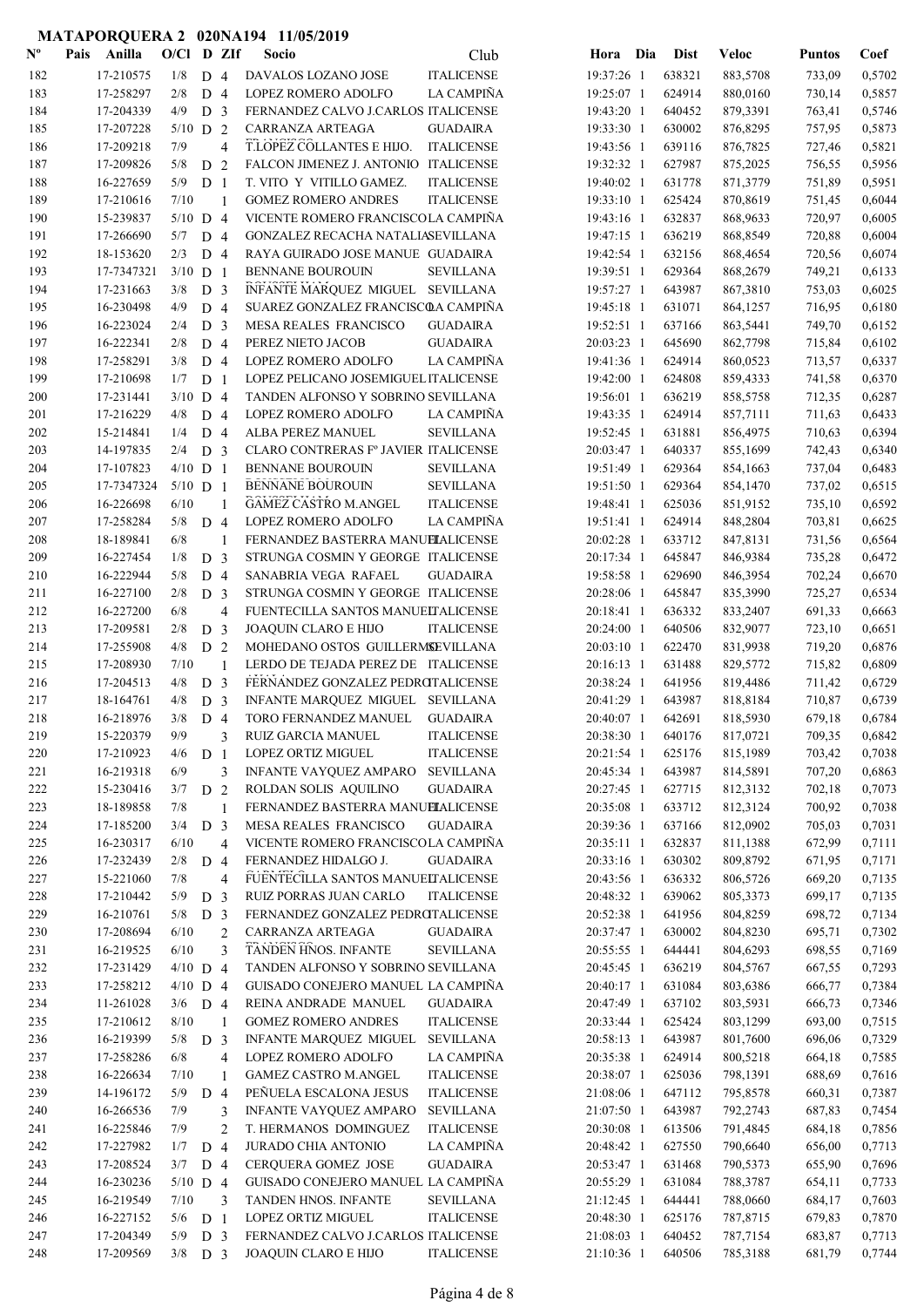| $\mathbf{N}^{\mathbf{o}}$ | Pais | Anilla                 | $O/Cl$ D ZIf |                                  |                                  | Socio                                                                      | Club                                | Hora                       | Dia | <b>Dist</b>      | <b>Veloc</b>         | <b>Puntos</b>    | Coef             |
|---------------------------|------|------------------------|--------------|----------------------------------|----------------------------------|----------------------------------------------------------------------------|-------------------------------------|----------------------------|-----|------------------|----------------------|------------------|------------------|
| 249                       |      | 17-216032              | 5/9          | D <sub>4</sub>                   |                                  | SUAREZ GONZALEZ FRANCISCOA CAMPIÑA                                         |                                     | 21:02:39 1                 |     | 631071           | 781,3669             | 648,29           | 0,7891           |
| 250                       |      | 17-210593              | $4/10$ D 1   |                                  |                                  | GUTIERREZ GUTIERREZ PACO ITALICENSE                                        |                                     | 20:59:50 1                 |     | 627977           | 780,2572             | 673,26           | 0,7962           |
| 251                       |      | 16-227638              | 8/10         |                                  | -1                               | <b>GAMEZ CASTRO M.ANGEL</b>                                                | <b>ITALICENSE</b>                   | 20:57:09 1                 |     | 625036           | 779,2009             | 672,35           | 0,8032           |
| 252                       |      | 18-190472              | 2/8          | D <sub>1</sub>                   |                                  | RODRIGUEZ MORENO MANUELITALICENSE                                          |                                     | 21:09:39 1                 |     | 632545           | 776,4623             | 669,99           | 0,7968           |
| 253                       |      | 13-193379              | 9/10         |                                  | $\overline{1}$                   | <b>GAMEZ CASTRO M.ANGEL</b>                                                | <b>ITALICENSE</b>                   | 21:02:21 1                 |     | 625036           | 774,1822             | 668,02           | 0,8096           |
| 254                       |      | 16-219550              | 8/10         |                                  | 3                                | TANDEN HNOS. INFANTE                                                       | <b>SEVILLANA</b>                    | 21:32:20 1                 |     | 644441           | 769,6350             | 668,17           | 0,7883           |
| 255                       |      | 16-226444              | 6/8          |                                  | $\overline{2}$                   | FALCON JIMENEZ J. ANTONIO ITALICENSE                                       |                                     | 21:11:01 1                 |     | 627987           | 769,5762             | 665,24           | 0,8121           |
| 256<br>257                |      | 15-214741<br>16-244974 | 1/3<br>3/8   | D                                | 2                                | AVILA ARREBOLA MANUEL<br>FERNANDEZ HIDALGO J.                              | <b>SEVILLANA</b><br><b>GUADAIRA</b> | 21:06:37 1<br>21:19:13 1   |     | 624152<br>630302 | 769,0231<br>764,7285 | 664,76<br>634,49 | 0,8203<br>0,8155 |
| 258                       |      | 17-258836              | 3/5          | D <sub>4</sub><br>D              | 2                                | FERNANDEZ HERNANDEZ                                                        | <b>SEVILLANA</b>                    | 20:24:36 1                 |     | 588082           | 764,1398             | 660,54           | 0,8774           |
| 259                       |      | 18-154208              | 4/6          | D 4                              |                                  | REINA ANDRADE MANUEL                                                       | <b>GUADAIRA</b>                     | 21:29:06 1                 |     | 637102           | 763,8197             | 633,73           | 0,8131           |
| 260                       |      | 17-204360              | 6/9          |                                  | 3                                | FERNANDEZ CALVO J.CARLOS ITALICENSE                                        |                                     | 21:41:32 1                 |     | 640452           | 756,5585             | 656,82           | 0,8119           |
| 261                       |      | 16-219041              | $5/10$ D 4   |                                  |                                  | TANDEN ALFONSO Y SOBRINO SEVILLANA                                         |                                     | 21:36:37 1                 |     | 636219           | 755,9487             | 627,20           | 0,8205           |
| 262                       |      | 17-232430              | 4/8          | D <sub>4</sub>                   |                                  | FERNANDEZ HIDALGO J.                                                       | <b>GUADAIRA</b>                     | 22:02:19 1                 |     | 630302           | 737,1953             | 611,64           | 0,8313           |
| 263                       |      | 16-225901              | $5/10$ D 1   |                                  |                                  | GUTIERREZ GUTIERREZ PACO ITALICENSE                                        |                                     | 21:51:22 1                 |     | 627977           | 734,4760             | 633,76           | 0,8376           |
| 264                       |      | 16-230471              | 6/9          |                                  | $\overline{4}$                   | SUAREZ GONZALEZ FRANCISCOA CAMPIÑA                                         |                                     | 06:51:04 2                 |     | 631071           | 722,8211             | 599,71           | 0,8367           |
| 265                       |      | 17-210329              | 2/6          | D                                | $\overline{4}$                   | DOMINGUEZ JIMENEZ JUAN                                                     | <b>ITALICENSE</b>                   | 07:20:14 2                 |     | 638287           | 707,4522             | 586,96           | 0,8303           |
| 266                       |      | 16-223526              | 4/7          | D <sub>4</sub>                   |                                  | CERQUERA GOMEZ JOSE                                                        | <b>GUADAIRA</b>                     | 07:18:17 2                 |     | 631468           | 701,4103             | 581,95           | 0,8425           |
| 267                       |      | 15-239286              | 7/10         |                                  | $\overline{4}$                   | VICENTE ROMERO FRANCISCOLA CAMPIÑA                                         |                                     | 07:21:02 2                 |     | 632837           | 700,7903             | 581,44           | 0,8438           |
| 268                       |      | 16-230432              | 7/9          |                                  | $\overline{4}$                   | SUAREZ GONZALEZ FRANCISCOA CAMPIÑA                                         |                                     | 07:19:57 2                 |     | 631071           | 699,6740             | 580,51           | 0,8493           |
| 269                       |      | 16-218792              | 6/7          |                                  | 1                                | RODRIGUEZ YAGUE JOSE LUIS SEVILLANA                                        |                                     | 07:30:39 2                 |     | 638253           | 699,3404             | 603,44           | 0,8429           |
| 270                       |      | 16-210788              | 6/8          |                                  | 3                                | FERNANDEZ GONZALEZ PEDROTALICENSE                                          |                                     | 07:36:32 2                 |     | 641956           | 698,8924             | 606,75           | 0,8412           |
| 271                       |      | 17-216264              | 7/8          |                                  | 4                                | LOPEZ ROMERO ADOLFO                                                        | <b>LA CAMPIÑA</b>                   | 07:16:58 2                 |     | 624914           | 695,1470             | 576,75           | 0,8673           |
| 272<br>273                |      | 16-230332<br>16-225766 | 8/10<br>3/4  | D <sub>3</sub>                   | $\overline{4}$                   | VICENTE ROMERO FRANCISCOLA CAMPIÑA<br>CLARO CONTRERAS Fº JAVIER ITALICENSE |                                     | 07:31:33 2<br>07:42:27 2   |     | 632837<br>640337 | 692,7229<br>692,6681 | 574,74<br>601,35 | 0,8596<br>0,8527 |
| 274                       |      | 17-255112              | 6/8          |                                  | 3                                | <b>MARINA FRANCO IVAN</b>                                                  | <b>ITALICENSE</b>                   | 07:43:48 2                 |     | 640658           | 692,0048             | 600,77           | 0,8554           |
| 275                       |      | 18-189118              | 8/10         |                                  | 1                                | LERDO DE TEJADA PEREZ DE ITALICENSE                                        |                                     | 07:31:42 2                 |     | 631488           | 691,1328             | 596,36           | 0,8710           |
| 276                       |      | 17-200875              | 2/8          | D <sub>4</sub>                   |                                  | DAVALOS LOZANO JOSE                                                        | <b>ITALICENSE</b>                   | 07:42:26 2                 |     | 638321           | 690,4998             | 572,90           | 0,8648           |
| 277                       |      | 17-207216              | 7/10         |                                  | $\overline{c}$                   | CARRANZA ARTEAGA                                                           | <b>GUADAIRA</b>                     | 07:32:55 2                 |     | 630002           | 688,5895             | 595,23           | 0,8794           |
| 278                       |      | 17-208423              | 6/8          |                                  | $\overline{4}$                   | SANABRIA VEGA RAFAEL                                                       | <b>GUADAIRA</b>                     | 07:33:19 2                 |     | 629690           | 687,9477             | 570,78           | 0,8830           |
| 279                       |      | 17-7358938             | 4/8          | D                                | $\overline{4}$                   | TORO FERNANDEZ MANUEL                                                      | <b>GUADAIRA</b>                     | 07:54:31 2                 |     | 642691           | 686,2569             | 569,38           | 0,8682           |
| 280                       |      | 16-227658              | 6/9          |                                  | 1                                | T. VITO Y VITILLO GAMEZ.                                                   | <b>ITALICENSE</b>                   | 07:40:00 2                 |     | 631778           | 685,2256             | 591,26           | 0,8864           |
| 281                       |      | 17-263729              | 3/8          | D                                | $\overline{3}$                   | STRUNGA COSMIN Y GEORGE ITALICENSE                                         |                                     | 08:02:43 2                 |     | 645847           | 683,6410             | 593,51           | 0,8702           |
| 282                       |      | 14-198566              | 3/6          | D 4                              |                                  | <b>DOMINGUEZ JIMENEZ JUAN</b>                                              | <b>ITALICENSE</b>                   | 07:52:05 2                 |     | 638287           | 683,3298             | 566,95           | 0,8836           |
| 283                       |      | 18-183423              | 7/8          |                                  | 3                                | FERNANDEZ GONZALEZ PEDROTALICENSE                                          |                                     | 07:59:52 2                 |     | 641956           | 681,5784             | 591,72           | 0,8817           |
| 284                       |      | 16-218673              | 3/4          | D <sub>1</sub>                   |                                  | RODRIGUEZ HERNANDEZ JUANSEVILLANA                                          |                                     | 07:39:58 2                 |     | 628070           | 681,2285             | 587,81           | 0,9044           |
| 285                       |      | 17-184721              | 5/8          | D <sub>4</sub>                   |                                  | TORO FERNANDEZ MANUEL GUADAIRA                                             |                                     | 08:01:50 2                 |     | 642691           | 680,9370             | 564,96           | 0,8869           |
| 286                       |      | 15-244920              | 8/9          |                                  | 4                                | SUAREZ GONZALEZ FRANCISCOA CAMPIÑA                                         |                                     | 07:45:33 2                 |     | 631071           | 680,3633             | 564,49           | 0,9064           |
| 287                       |      | 15-214612              | $6/8$        |                                  | 4                                | TORO FERNANDEZ MANUEL<br>VICENTE ROMERO FRANCISCOLA CAMPIÑA                | <b>GUADAIRA</b>                     | 08:02:39 2                 |     | 642691           | 680,3483             | 564,48           | 0,8931           |
| 288<br>289                |      | 16-230329<br>17-209214 | 9/10<br>8/9  |                                  | $\overline{4}$<br>$\overline{4}$ | T.LOPEZ COLLANTES E HIJO. ITALICENSE                                       |                                     | 07:52:41 2<br>08:02:17 2   |     | 632837<br>639116 | 677,0603<br>676,8265 | 561,75<br>561,55 | 0,9102<br>0,9044 |
| 290                       |      | 16-219813              | 9/10         |                                  | 3                                | TANDEN HNOS. INFANTE                                                       | SEVILLANA                           | 08:12:25 2                 |     | 644441           | 675,2198             | 586,20           | 0,9000           |
| 291                       |      | 17-210614              | 9/10         |                                  | 1                                | <b>GOMEZ ROMERO ANDRES</b>                                                 | <b>ITALICENSE</b>                   | 07:46:32 2                 |     | 625424           | 673,5612             | 581,20           | 0,9306           |
| 292                       |      | 17-232073              | 5/8          | D <sub>2</sub>                   |                                  | MOHEDANO OSTOS GUILLERMSEVILLANA                                           |                                     | 07:42:41 2                 |     | 622470           | 673,1710             | 581,90           | 0,9382           |
| 293                       |      | 17-187706              | 3/6          | D 4                              |                                  | RAYA GUIRADO RAFAEL                                                        | <b>GUADAIRA</b>                     | 07:58:18 2                 |     | 632337           | 672,4843             | 557,95           | 0,9267           |
| 294                       |      | 15-214770              | 2/3          | D <sub>2</sub>                   |                                  | AVILA ARREBOLA MANUEL                                                      | SEVILLANA                           | 07:48:35 2                 |     | 624152           | 670,7105             | 579,78           | 0,9421           |
| 295                       |      | 17-231671              | 3/8          | D 4                              |                                  | DAVALOS LOZANO JOSE                                                        | <b>ITALICENSE</b>                   | 08:10:30 2                 |     | 638321           | 670,1533             | 556,02           | 0,9243           |
| 296                       |      | 17-231436              | 6/7          |                                  | $\overline{4}$                   | GONZALEZ RECACHA NATALIASEVILLANA                                          |                                     | 08:08:41 2                 |     | 636219           | 669,2228             | 555,24           | 0,9305           |
| 297                       |      | 17-187618              | 4/6          | D 4                              |                                  | RAYA GUIRADO RAFAEL                                                        | <b>GUADAIRA</b>                     | 08:04:40 2                 |     | 632337           | 667,9616             | 554,20           | 0,9394           |
| 298                       |      | 18-197706              | 3/8          | D <sub>2</sub>                   |                                  | CASADO VEGA JUAN MANUE LA CAMPIÑA                                          |                                     | 07:52:59 2                 |     | 624035           | 667,4290             | 576,94           | 0,9551           |
| 299                       |      | 17-231439              | 6/10         |                                  | 4                                | TANDEN ALFONSO Y SOBRINO SEVILLANA                                         |                                     | 08:11:27 2                 |     | 636219           | 667,2809             | 553,63           | 0,9399           |
| 300                       |      | 17-231435              | 7/10         |                                  | 4                                | TANDEN ALFONSO Y SOBRINO SEVILLANA                                         |                                     | 08:14:35 2                 |     | 636219           | 665,0952             | 551,82           | 0,9431           |
| 301                       |      | 17-231433              | 8/10         |                                  | $\overline{4}$                   | TANDEN ALFONSO Y SOBRINO SEVILLANA                                         |                                     | $08:14:44$ 2               |     | 636219           | 664,9909             | 551,73           | 0,9462           |
| 302                       |      | 17-204453              | 7/9          |                                  | 3                                | FERNANDEZ CALVO J.CARLOS ITALICENSE                                        |                                     | 08:23:20 2                 |     | 640452           | 663,4517             | 575,99           | 0,9431           |
| 303                       |      | 17-212013              | 6/10         |                                  | 1                                | BENNANE BOUROUIN                                                           | <b>SEVILLANA</b>                    | 08:06:50 2                 |     | 629364           | 663,3030             | 572,35           | 0,9629           |
| 304<br>305                |      | 16-223003<br>15-224158 | 4/4<br>3/8   | D <sub>3</sub><br>D <sub>1</sub> |                                  | MESA REALES FRANCISCO<br>RODRIGUEZ MORENO MANUELITALICENSE                 | <b>GUADAIRA</b>                     | $08:18:44$ 2<br>08:11:59 2 |     | 637166<br>632545 | 663,2080<br>663,0567 | 575,77<br>572,13 | 0,9542<br>0,9644 |
| 306                       |      | 16-225841              | 8/9          |                                  | 2                                | T. HERMANOS DOMINGUEZ                                                      | <b>ITALICENSE</b>                   | 07:44:02 2                 |     | 613506           | 662,5096             | 572,69           | 0,9975           |
| 307                       |      | 15-266710              | 4/8          | D <sub>3</sub>                   |                                  | STRUNGA COSMIN Y GEORGE ITALICENSE                                         |                                     | 08:33:46 2                 |     | 645847           | 661,8867             | 574,63           | 0,9507           |
| 308                       |      | 17-215571              | 6/10         |                                  | $\overline{4}$                   | GUISADO CONEJERO MANUEL LA CAMPIÑA                                         |                                     | 08:16:35 2                 |     | 631084           | 658,3507             | 546,22           | 0,9761           |
| 309                       |      | 18-154692              | 3/6          | D <sub>2</sub>                   |                                  | MANCERA GONZALEZ JOSE                                                      | GUADAIRA                            | 07:52:44 2                 |     | 615286           | 658,2476             | 569,00           | 1,0044           |
| 310                       |      | 15-194814              | 4/8          | D <sub>2</sub>                   |                                  | IGLESIAS MURILLO JOSE MANUILJADAIRA                                        |                                     | 08:10:39 2                 |     | 626636           | 657,7820             | 568,60           | 0,9894           |
| 311                       |      | 18-163506              | 8/9          |                                  | 3                                | INFANTE VAYQUEZ AMPARO SEVILLANA                                           |                                     | 08:38:25 2                 |     | 643987           | 656,8503             | 570,25           | 0,9659           |
| 312                       |      | 17-231425              | 9/10         |                                  | $\overline{4}$                   | TANDEN ALFONSO Y SOBRINO SEVILLANA                                         |                                     | 08:29:04 2                 |     | 636219           | 655,1754             | 543,59           | 0,9808           |
| 313                       |      | 17-210387              | 5/8          | D                                | 3                                | STRUNGA COSMIN Y GEORGE ITALICENSE                                         |                                     | 08:43:46 2                 |     | 645847           | 655,1723             | 568,80           | 0,9693           |
| 314                       |      | 17-208442              | 7/8          |                                  | $\overline{4}$                   | SANABRIA VEGA RAFAEL                                                       | <b>GUADAIRA</b>                     | 08:19:46 2                 |     | 629690           | 654,7222             | 543,21           | 0,9973           |
| 315                       |      | 16-226594              | 4/8          | D 3                              |                                  | JOAQUIN CLARO E HIJO                                                       | <b>ITALICENSE</b>                   | 08:38:01 2                 |     | 640506           | 653,5664             | 567,40           | 0,9836           |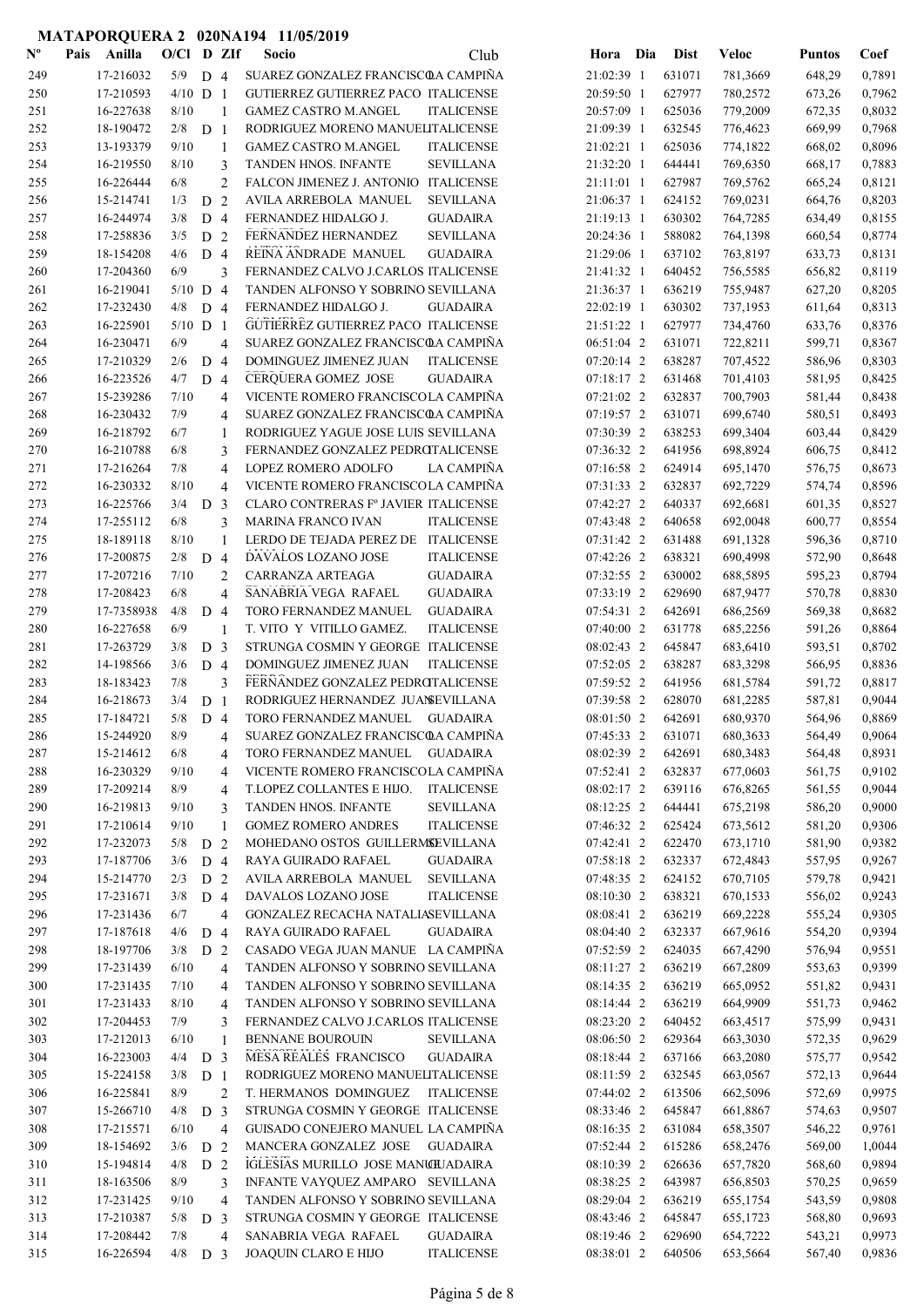| $\mathbf{N}^{\mathbf{o}}$ | Pais | Anilla     | $O/C1$ D ZIf |                |                | Socio                                | Club              | Hora Dia   | <b>Dist</b> | <b>Veloc</b> | <b>Puntos</b> | Coef   |
|---------------------------|------|------------|--------------|----------------|----------------|--------------------------------------|-------------------|------------|-------------|--------------|---------------|--------|
| 316                       |      | 17-232223  | 6/8          |                | 2              | MOHEDANO OSTOS GUILLERMSEVILLANA     |                   | 08:13:12 2 | 622470      | 651,6646     | 563,31        | 1,0153 |
| 317                       |      | 17-204347  | 1/3          | D <sub>4</sub> |                | VEGUILLA DAVALOS AGUSTIN ITALICENSE  |                   | 08:26:39 2 | 630840      | 651,2569     | 540,34        | 1,0050 |
| 318                       |      | 16-222229  | 4/7          | D <sub>2</sub> |                | ROLDAN SOLIS AQUILINO                | <b>GUADAIRA</b>   | 08:22:14 2 | 627715      | 650,9991     | 562,74        | 1,0132 |
| 319                       |      | 17-207871  | 3/5          | D <sub>4</sub> |                | ROBLEDO CID JORGE                    | <b>GUADAIRA</b>   | 08:46:23 2 | 643188      | 650,7475     | 539,92        | 0,9919 |
| 320                       |      | 18-154196  | 5/6          | D <sub>4</sub> |                | REINA ANDRADE MANUEL                 | <b>GUADAIRA</b>   | 08:37:13 2 | 637102      | 650,6241     | 539,81        | 1,0045 |
| 321                       |      | 17-184759  | 7/8          |                | $\overline{4}$ | TORO FERNANDEZ MANUEL                | <b>GUADAIRA</b>   | 08:45:53 2 | 642691      | 650,5738     | 539,77        | 0,9989 |
| 322                       |      | 17-210890  | 2/7          | D <sub>1</sub> |                | LOPEZ PELICANO JOSEMIGUEL ITALICENSE |                   | 08:18:55 2 | 624808      | 650,2208     | 561,06        | 1,0307 |
| 323                       |      | 15-238904  | 4/6          | D <sub>2</sub> |                | MANCERA GONZALEZ JOSE                | <b>GUADAIRA</b>   | 08:05:31 2 | 615286      | 649,3669     | 561,33        | 1,0499 |
| 324                       |      | 15-244962  | 9/9          |                | 4              | SUAREZ GONZALEZ FRANCISCOA CAMPIÑA   |                   | 08:30:03 2 | 631071      | 649,2166     | 538,65        | 1,0268 |
| 325                       |      | 18-190280  | 3/6          | D <sub>2</sub> |                | PAREJO PRADOS ANGEL                  | <b>ITALICENSE</b> | 08:33:04 2 | 632995      | 649,1813     | 561,17        | 1,0269 |
| 326                       |      | 17-210631  | 10/10        |                | 1              | <b>GOMEZ ROMERO ANDRES</b>           | <b>ITALICENSE</b> | 08:21:35 2 | 625424      | 649,0606     | 560,06        | 1,0425 |
| 327                       |      | 17-255828  | $3/3$ D 2    |                |                | AVILA ARREBOLA MANUEL                | <b>SEVILLANA</b>  | 08:20:07 2 | 624152      | 648,7280     | 560,78        | 1,0478 |
| 328                       |      | 17-7354201 | 8/10         |                | 2              | CARRANZA ARTEAGA                     | <b>GUADAIRA</b>   | 08:32:02 2 | 630002      | 646,7972     | 559,11        | 1,0413 |
| 329                       |      | 16-262479  | 6/9          |                | 4              | PEÑUELA ESCALONA JESUS               | <b>ITALICENSE</b> | 09:01:24 2 | 647112      | 644,9193     | 535,08        | 1,0168 |
| 330                       |      | 17-209041  | 7/9          |                | 1              | T. VITO Y VITILLO GAMEZ.             | <b>ITALICENSE</b> | 08:37:50 2 | 631778      | 644,7811     | 556,36        | 1,0447 |
| 331                       |      | 15-5365434 | 7/10         |                | 4              | GUISADO CONEJERO MANUEL LA CAMPIÑA   |                   | 08:36:55 2 | 631084      | 644,6759     | 534,88        | 1,0490 |
| 332                       |      | 17-209032  | 8/9          |                | 1              | T. VITO Y VITILLO GAMEZ.             | <b>ITALICENSE</b> | 08:38:53 2 | 631778      | 644,0909     | 555,77        | 1,0510 |
| 333                       |      | 18-189832  | 8/8          |                | $\mathbf{1}$   | FERNANDEZ BASTERRA MANUELALICENSE    |                   | 08:42:55 2 | 633712      | 643,4169     | 555,19        | 1,0510 |
| 334                       |      | 17-210881  | 3/7          | D <sub>1</sub> |                | LOPEZ PELICANO JOSEMIGUEL ITALICENSE |                   | 08:29:52 2 | 624808      | 642,8948     | 554,74        | 1,0691 |
| 335                       |      | 16-218759  | 7/10         |                | 1              | <b>BENNANE BOUROUIN</b>              | <b>SEVILLANA</b>  | 08:39:38 2 | 629364      | 641,1396     | 553,22        | 1,0646 |
| 336                       |      | 18-153638  | 5/6          | D <sub>4</sub> |                | RAYA GUIRADO RAFAEL                  | <b>GUADAIRA</b>   | 08:45:26 2 | 632337      | 640,3845     | 531,32        | 1,0627 |
| 337                       |      | 17-215854  | 2/3          | D <sub>4</sub> |                | <b>CASAU SANCHEZ JOSE</b>            | LA CAMPIÑA        | 08:47:37 2 | 631059      | 637,6802     | 529,07        | 1,0680 |
| 338                       |      | 16-241039  | 5/6          | D <sub>2</sub> |                | MANCERA GONZALEZ JOSE                | <b>GUADAIRA</b>   | 08:23:34 2 | 615286      | 637,2279     | 550,83        | 1,0987 |
| 339                       |      | 17-210324  | 4/6          | D <sub>4</sub> |                | DOMINGUEZ JIMENEZ JUAN               | <b>ITALICENSE</b> | 09:00:45 2 | 638287      | 636,5365     | 528,13        | 1,0622 |
| 340                       |      | 17-232444  | 5/8          | D <sub>4</sub> |                | FERNANDEZ HIDALGO J.                 | <b>GUADAIRA</b>   | 08:49:14 2 | 630302      | 635,8765     | 527,58        | 1,0788 |
| 341                       |      | 17-215416  | 4/8          | D <sub>2</sub> |                | CASADO VEGA JUAN MANUE LA CAMPIÑA    |                   | 08:39:36 2 | 624035      | 635,7325     | 549,54        | 1,0929 |
| 342                       |      | 18-189101  | 9/10         |                | 1              | LERDO DE TEJADA PEREZ DE ITALICENSE  |                   | 08:51:26 2 | 631488      | 635,6622     | 548,50        | 1,0832 |
| 343                       |      | 18-189109  | 10/10        |                | 1              | LERDO DE TEJADA PEREZ DE ITALICENSE  |                   | 08:52:11 2 | 631488      | 635,1826     | 548,08        | 1,0863 |
| 344                       |      | 17-209051  | 9/9          |                | $\mathbf{1}$   | T. VITO Y VITILLO GAMEZ.             | <b>ITALICENSE</b> | 08:52:54 2 | 631778      | 635,0166     | 547,94        | 1,0890 |
| 345                       |      | 17-215705  | 2/4          | D <sub>2</sub> |                | <b>JIMENEZ DIZ JOAQUIN</b>           | LA CAMPIÑA        | 08:25:43 2 | 613196      | 633,6524     | 547,74        | 1,1253 |
| 346                       |      | 16-218788  | 7/7          |                | $\mathbf{1}$   | RODRIGUEZ YAGUE JOSE LUIS SEVILLANA  |                   | 09:05:16 2 | 638253      | 633,6485     | 546,76        | 1,0842 |
| 347                       |      | 18-170726  | 6/8          |                | 3              | STRUNGA COSMIN Y GEORGE ITALICENSE   |                   | 09:19:02 2 | 645847      | 632,5425     | 549,15        | 1,0746 |
| 348                       |      | 17-204350  | 8/9          |                |                | FERNANDEZ CALVO J.CARLOS ITALICENSE  |                   | 09:14:09 2 | 640452      | 630,2731     | 547,18        | 1,0867 |
|                           |      | 16-219651  | 6/8          |                | 3              |                                      |                   | 09:22:07 2 | 643987      | 628,8219     |               | 1,0839 |
| 349                       |      |            |              |                | 3              | INFANTE MARQUEZ MIGUEL SEVILLANA     |                   |            |             |              | 545,92        |        |
| 350                       |      | 16-222526  | 6/8          |                | 4              | LOPEZ RICO FCO JAVIER                | <b>GUADAIRA</b>   | 09:02:53 2 | 631495      | 628,4262     | 521,40        | 1,1085 |
| 351                       |      | 15-220296  | 4/4          | D <sub>3</sub> |                | CLARO CONTRERAS Fº JAVIER ITALICENSE |                   | 09:18:07 2 | 640337      | 627,7096     | 544,96        | 1,0963 |
| 352                       |      | 18-198614  | 5/8          | D <sub>2</sub> |                | CASADO VEGA JUAN MANUE LA CAMPIÑA    |                   | 08:55:37 2 | 624035      | 625,5258     | 540,72        | 1,1281 |
| 353                       |      | 16-226457  | 7/8          |                | $\mathfrak{D}$ | FALCON JIMENEZ J. ANTONIO ITALICENSE |                   | 09:03:00 2 | 627987      | 624,8627     | 540,15        | 1,1242 |
| 354                       |      | 17-207693  | 5/8          | D <sub>2</sub> |                | IGLESIAS MURILLO JOSE MANCHJADAIRA   |                   | 09:03:59 2 | 626636      | 622,9089     | 538,46        | 1,1298 |
| 355                       |      | 17-210405  | 6/9          |                | 3              | RUIZ PORRAS JUAN CARLO               | <b>ITALICENSE</b> | 09:25:27 2 | 639062      | 621,9884     | 539,99        | 1,1110 |
| 356                       |      | 17-215450  | 6/8          |                | 2              | CASADO VEGA JUAN MANUE LA CAMPIÑA    |                   | 09:02:31 2 | 624035      | 621,2291     | 537,00        | 1,1410 |
| 357                       |      | 17-210435  | 7/9          |                | 3              | RUIZ PORRAS JUAN CARLO               | <b>ITALICENSE</b> | 09:27:34 2 | 639062      | 620,7097     | 538,88        | 1,1173 |
| 358                       |      | 16-210833  | 6/7          |                | 3              | PALMA CIFUENTES F.MANUEL ITALICENSE  |                   | 09:35:29 2 | 642104      | 618,9054     | 537,31        | 1,1151 |
| 359                       |      | 16-219545  | 10/10        |                | 3              | TANDEN HNOS. INFANTE                 | <b>SEVILLANA</b>  | 09:40:40 2 | 644441      | 618,0700     | 536,59        | 1,1141 |
| 360                       |      | 18-183272  | 7/7          |                | 3              | PALMA CIFUENTES F.MANUEL ITALICENSE  |                   | 09:39:08 2 | 642104      | 616,7356     | 535,43        | 1,1213 |
| 361                       |      | 15-245569  | 7/9          |                | 4              | PEÑUELA ESCALONA JESUS               | <b>ITALICENSE</b> | 09:48:11 2 | 647112      | 616,1896     | 511,24        | 1,1157 |
| 362                       |      | 18-190915  | 4/8          | D <sub>4</sub> |                | DAVALOS LOZANO JOSE                  | <b>ITALICENSE</b> | 09:35:44 2 | 638321      | 615,1108     | 510,35        | 1,1342 |
| 363                       |      | 17-209603  | 5/8          | D <sub>3</sub> |                | JOAQUIN CLARO E HIJO                 | <b>ITALICENSE</b> | 09:39:19 2 | 640506      | 615,0924     | 534,00        | 1,1335 |
| 364                       |      | 16-6202565 | 5/7          | D <sub>4</sub> |                | CERQUERA GOMEZ JOSE                  | <b>GUADAIRA</b>   | 09:24:39 2 | 631468      | 615,0762     | 510,32        | 1,1529 |
| 365                       |      | 13-3194678 | 3/4          | D <sub>2</sub> |                | JIMENEZ DIZ JOAQUIN                  | LA CAMPIÑA        | 08:55:18 2 | 613196      | 614,8561     | 531,50        | 1,1905 |
| 366                       |      | 17-207670  | 3/8          | D <sub>4</sub> |                | PEREZ NIETO JACOB                    | <b>GUADAIRA</b>   | 09:48:15 2 | 645690      | 614,7965     | 510,09        | 1,1337 |
| 367                       |      | 16-227171  | 6/6          |                | 1              | LOPEZ ORTIZ MIGUEL                   | <b>ITALICENSE</b> | 09:16:20 2 | 625176      | 613,9208     | 529,74        | 1,1741 |
| 368                       |      | 16-222312  | 4/8          | D <sub>4</sub> |                | PEREZ NIETO JACOB                    | <b>GUADAIRA</b>   | 09:52:45 2 | 645690      | 612,1735     | 507,91        | 1,1399 |
| 369                       |      | 17-207613  | 5/8          | D <sub>4</sub> |                | PEREZ NIETO JACOB                    | <b>GUADAIRA</b>   | 09:57:00 2 | 645690      | 609,7167     | 505,87        | 1,1430 |
| 370                       |      | 17-207612  | 6/8          |                | 4              | PEREZ NIETO JACOB                    | <b>GUADAIRA</b>   | 09:57:49 2 | 645690      | 609,2469     | 505,48        | 1,1461 |
| 371                       |      | 18-190290  | 4/6          | D <sub>2</sub> |                | PAREJO PRADOS ANGEL                  | <b>ITALICENSE</b> | 09:40:12 2 | 632995      | 607,3642     | 525,02        | 1,1722 |
| 372                       |      | 13-193849  | 6/8          |                | 3              | JOAQUIN CLARO E HIJO                 | <b>ITALICENSE</b> | 09:55:34 2 | 640506      | 605,6413     | 525,80        | 1,1616 |
| 373                       |      | 15-215377  | 7/8          |                | 2              | MOHEDANO OSTOS GUILLERMSEVILLANA     |                   | 09:25:48 2 | 622470      | 605,6334     | 523,52        | 1,1985 |
| 374                       |      | 17-231667  | 7/8          |                | 3              | INFANTE MARQUEZ MIGUEL SEVILLANA     |                   | 10:03:57 2 | 643987      | 604,1437     | 524,50        | 1,1615 |
| 375                       |      | 16-226512  | 7/8          |                | 3              | JOAQUIN CLARO E HIJO                 | <b>ITALICENSE</b> | 09:58:37 2 | 640506      | 603,8996     | 524,28        | 1,1709 |
| 376                       |      | 17-209445  | 8/8          |                | 3              | RODRIGUEZ UFANO JESUS                | <b>ITALICENSE</b> | 10:05:53 2 | 640498      | 599,7827     | 520,71        | 1,1741 |
| 377                       |      | 16-219914  | 6/8          |                | 4              | FERNANDEZ HIDALGO J.                 | <b>GUADAIRA</b>   | 09:50:28 2 | 630302      | 598,8807     | 496,88        | 1,1963 |
| 378                       |      | 17-210543  | 5/8          | D 4            |                | DAVALOS LOZANO JOSE                  | <b>ITALICENSE</b> | 10:04:32 2 | 638321      | 598,5008     | 496,57        | 1,1844 |
| 379                       |      | 15-220970  | 8/8          |                | 4              | FUENTECILLA SANTOS MANUELTALICENSE   |                   | 10:01:41 2 | 636332      | 598,2344     | 496,35        | 1,1912 |
| 380                       |      | 18-153868  | $5/7$ D 2    |                |                | ROLDAN SOLIS AQUILINO                | <b>GUADAIRA</b>   | 09:50:03 2 | 627715      | 596,6589     | 515,77        | 1,2107 |
| 381                       |      | 17-255887  | $8/10\,$     |                | $\mathbf{1}$   | BENNANE BOUROUIN                     | <b>SEVILLANA</b>  | 09:56:11 2 | 629364      | 594,7589     | 513,20        | 1,2107 |

382 18-183437 8/8 3 FERNANDEZ GONZALEZ PEDROTALICENSE 10:20:48 2 641956 592,8666 514,71 1,1901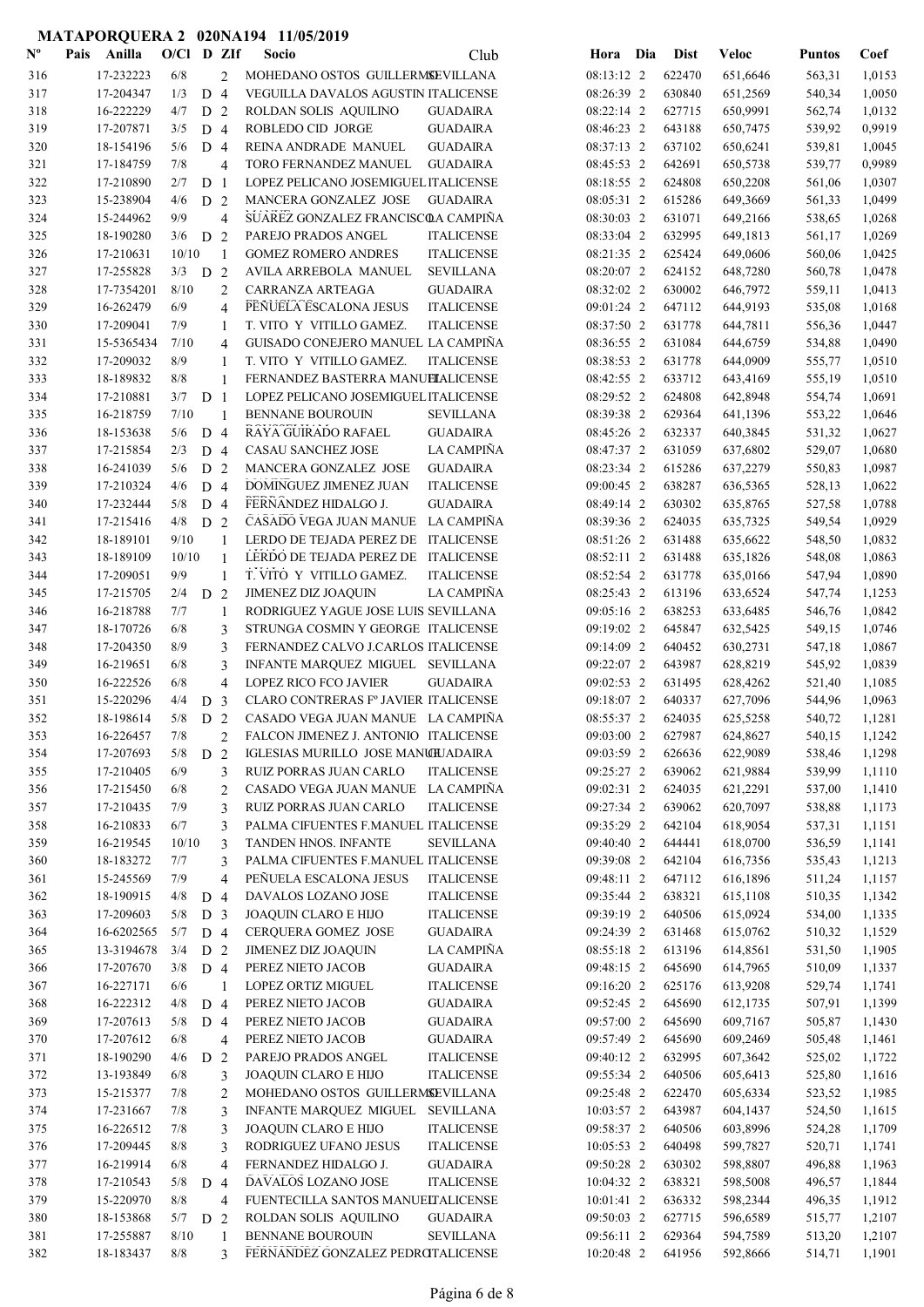|                           |      |                        |              |                |                                  | MATAPORQUERA 2 020NA194 11/05/2019                                |                   |                          |     |                  |                      |                  |                  |
|---------------------------|------|------------------------|--------------|----------------|----------------------------------|-------------------------------------------------------------------|-------------------|--------------------------|-----|------------------|----------------------|------------------|------------------|
| $\mathbf{N}^{\mathbf{o}}$ | Pais | Anilla                 | O/Cl D ZIf   |                |                                  | Socio                                                             | Club              | Hora                     | Dia | <b>Dist</b>      | <b>Veloc</b>         | <b>Puntos</b>    | Coef             |
| 383                       |      | 18-190517              | 4/8          | D <sub>1</sub> |                                  | RODRIGUEZ MORENO MANUELITALICENSE                                 |                   | 10:06:53 2               |     | 632545           | 591,7811             | 510,63           | 1,2110           |
| 384                       |      | 17-210699              | 4/7          | D <sub>1</sub> |                                  | LOPEZ PELICANO JOSEMIGUEL ITALICENSE                              |                   | 09:54:42 2               |     | 624808           | 591,2823             | 510,20           | 1,2292           |
| 385                       |      | 17-210455              | 8/9          |                | 3                                | RUIZ PORRAS JUAN CARLO                                            | <b>ITALICENSE</b> | 10:19:02 2               |     | 639062           | 591,1585             | 513,22           | 1,2049           |
| 386                       |      | 18-198649              | 7/8          |                | $\overline{2}$                   | CASADO VEGA JUAN MANUE LA CAMPIÑA                                 |                   | 09:56:10 2               |     | 624035           | 589,7322             | 509,78           | 1,2371           |
| 387                       |      | 15-220911              | 6/8          |                | $\overline{4}$                   | DAVALOS LOZANO JOSE                                               | <b>ITALICENSE</b> | 10:21:20 2               |     | 638321           | 589,2194             | 488,87           | 1,2126           |
| 388                       |      | 18-190274              | 5/6          | D              | 2                                | PAREJO PRADOS ANGEL                                               | <b>ITALICENSE</b> | 10:13:29 2               |     | 632995           | 588,5679             | 508,77           | 1,2259           |
| 389                       |      | 16-219928              | 7/8          |                | $\overline{4}$                   | FERNANDEZ HIDALGO J.                                              | <b>GUADAIRA</b>   | 10:10:39 2               |     | 630302           | 587,6120             | 487,53           | 1,2343           |
| 390                       |      | 15-221240              | 6/10         |                | $\mathbf{1}$                     | GUTIERREZ GUTIERREZ PACO ITALICENSE                               |                   | 10:07:35 2               |     | 627977           | 587,1230             | 506,61           | 1,2421           |
| 391                       |      | 17-258218              | 8/10         |                | $\overline{4}$                   | GUISADO CONEJERO MANUEL LA CAMPIÑA                                |                   | 10:21:07 2               |     | 631084           | 582,6556             | 483,42           | 1,2391           |
| 392                       |      | 17-7353337             | 9/10         |                | $\mathbf{1}$                     | <b>BENNANE BOUROUIN</b>                                           | <b>SEVILLANA</b>  | 10:19:54 2               |     | 629364           | 581,7210             | 501,95           | 1,2457           |
| 393                       |      | 17-184878              | 2/4          | D <sub>4</sub> |                                  | ALBA PEREZ MANUEL                                                 | <b>SEVILLANA</b>  | 10:25:07 2               |     | 631881           | 581,2449             | 482,25           | 1,2439           |
| 394                       |      | 17-207663              | 7/8          |                | 4                                | PEREZ NIETO JACOB                                                 | <b>GUADAIRA</b>   | 10:53:47 2               |     | 645690           | 578,6876             | 480,13           | 1,2204           |
| 395                       |      | 17-207662              | 8/8          |                | 4                                | PEREZ NIETO JACOB                                                 | <b>GUADAIRA</b>   | 10:54:09 2               |     | 645690           | 578,4975             | 479,97           | 1,2235           |
| 396                       |      | 17-231468              | 7/7          |                | $\overline{4}$                   | GONZALEZ RECACHA NATALIASEVILLANA                                 |                   | 10:41:18 2               |     | 636219           | 576,6510             | 478,44           | 1,2449           |
| 397                       |      | 17-231116              | 4/5          | D              | $\overline{2}$                   | FERNANDEZ HERNANDEZ                                               | <b>SEVILLANA</b>  | 09:18:23 2               |     | 588082           | 576,3344             | 498,20           | 1,3502           |
| 398                       |      | 17-207235              | 9/10         |                | $\overline{2}$                   | CARRANZA ARTEAGA                                                  | <b>GUADAIRA</b>   | 10:33:36 2               |     | 630002           | 575,0292             | 497,07           | 1,2635           |
| 399                       |      | 16-218347              | 4/4          | D              | $\overline{1}$                   | RODRIGUEZ HERNANDEZ JUANEVILLANA                                  |                   | 10:37:55 2               |     | 628070           | 571,0160             | 492,71           | 1,2706           |
| 400                       |      | 15-214845              | 3/4          | $D_4$          |                                  | ALBA PEREZ MANUEL                                                 | <b>SEVILLANA</b>  | 10:46:31 2               |     | 631881           | 570,0239             | 472,94           | 1,2661           |
| 401                       |      | 16-71017               | 7/10         |                | $\mathbf{1}$                     | GUTIERREZ GUTIERREZ PACO ITALICENSE                               |                   | 10:43:38 2               |     | 627977           | 567,9794             | 490,09           | 1,2771           |
| 402                       |      | 16-227126              | 5/7          | D <sub>1</sub> |                                  | LOPEZ PELICANO JOSEMIGUEL ITALICENSE                              |                   | 10:40:39 2               |     | 624808           | 566,6422             | 488,94           | 1,2868           |
| 403                       |      | 17-215872              | 3/3          | $D_4$          |                                  | <b>CASAU SANCHEZ JOSE</b>                                         | LA CAMPIÑA        | 10:52:00 2               |     | 631059           | 566,4803             | 470,00           | 1,2772           |
| 404                       |      | 16-219328              | 9/9          |                | 3                                | INFANTE VAYQUEZ AMPARO                                            | <b>SEVILLANA</b>  | 11:19:40 2               |     | 643987           | 564,0762             | 489,71           | 1,2547           |
| 405                       |      | 17-231655              | 8/8          |                | 3                                | INFANTE MARQUEZ MIGUEL                                            | <b>SEVILLANA</b>  | 11:21:12 2               |     | 643987           | 563,3196             | 489,05           | 1,2578           |
| 406                       |      | 17-216190              | 2/7          | D <sub>4</sub> |                                  | <b>JURADO CHIA ANTONIO</b>                                        | LA CAMPIÑA        | 10:53:00 2               |     | 627550           | 562,8251             | 466,97           | 1,2939           |
| 407                       |      | 18-197803              | 3/7          | D <sub>4</sub> |                                  | <b>JURADO CHIA ANTONIO</b>                                        | LA CAMPIÑA        | 10:54:26 2               |     | 627550           | 562,1025             | 466,37           | 1,2971           |
| 408                       |      | 17-187692              | 6/6          |                | $\overline{4}$                   | RAYA GUIRADO RAFAEL                                               | <b>GUADAIRA</b>   | 11:03:19 2               |     | 632337           | 561,9192             | 466,22           | 1,2905           |
| 409                       |      | 17-186688              | 4/7          | D              | $\overline{4}$                   | <b>JURADO CHIA ANTONIO</b>                                        | LA CAMPIÑA        | 10:55:01 2               |     | 627550           | 561,8090             | 466,12           | 1,3035           |
| 410                       |      | 16-222471              | 4/5          | D 4            |                                  | ROBLEDO CID JORGE                                                 | <b>GUADAIRA</b>   | 11:23:05 2               |     | 643188           | 561,6954             | 466,03           | 1,2749           |
| 411                       |      | 17-215771              | 4/4          | D <sub>2</sub> |                                  | <b>JIMENEZ DIZ JOAQUIN</b>                                        | LA CAMPIÑA        | 10:29:46 2               |     | 613196           | 561,6548             | 485,51           | 1,3405           |
| 412                       |      | 14-206668              | 5/7          | D 4            |                                  | <b>JURADO CHIA ANTONIO</b>                                        | LA CAMPIÑA        | 10:55:47 2               |     | 627550           | 561,4237             | 465,80           | 1,3130           |
| 413                       |      | 15-215601              | 8/9          |                | $\overline{4}$                   | PEÑUELA ESCALONA JESUS                                            | <b>ITALICENSE</b> | 11:31:26 2               |     | 647112           | 561,0311             | 465,48           | 1,2764           |
| 414                       |      | 15-245541              | 9/9          |                | $\overline{4}$                   | PEÑUELA ESCALONA JESUS                                            | <b>ITALICENSE</b> | 11:31:53 2               |     | 647112           | 560,8123             | 465,30           | 1,2795           |
| 415                       |      | 17-208832              | 1/1          | $\mathbf D$    | $\mathbf{1}$                     | VICARIO BORREGO DIEGO                                             | <b>ITALICENSE</b> | 11:15:35 2               |     | 637851           | 560,7071             | 483,82           | 1,3012           |
| 416                       |      | 16-218628              | 4/4          | D 4            |                                  | ALBA PEREZ MANUEL                                                 | <b>SEVILLANA</b>  | 11:17:16 2               |     | 631881           | 554,6384             | 460,17           | 1,3167           |
| 417                       |      | 15-220173              | 8/8          |                | $\overline{2}$                   | FALCON JIMENEZ J. ANTONIO ITALICENSE                              |                   | 11:10:28 2               |     | 627987           | 554,5302             | 479,35           | 1,3281           |
| 418                       |      | 17-232473              | 8/8          |                | $\overline{4}$                   | FERNANDEZ HIDALGO J.<br>RODRIGUEZ MORENO MANUELITALICENSE         | <b>GUADAIRA</b>   | 11:16:55 2               |     | 630302           | 553,4224             | 459,17           | 1,3263           |
| 419                       |      | 18-6009504             | 5/8          | D <sub>1</sub> |                                  |                                                                   |                   | 11:22:02 2               |     | 632545<br>631084 | 552,9078             | 477,09           | 1,3248           |
| 420                       |      | 17-215536<br>13-193334 | 9/10         |                | 4                                | GUISADO CONEJERO MANUEL LA CAMPIÑA<br><b>GAMEZ CASTRO M.ANGEL</b> | <b>ITALICENSE</b> | 11:21:20 2               |     |                  | 551,9685             | 457,96           | 1,3310           |
| 421<br>422                |      | 16-227426              | 10/10<br>9/9 |                | 1                                | T.LOPEZ COLLANTES E HIJO.                                         | <b>ITALICENSE</b> | 11:10:37 2<br>11:37:32 2 |     | 625036<br>639116 | 551,8513<br>551,1838 | 476,18           | 1,3471           |
| 423                       |      | 17-208531              | 6/7          |                | $\overline{4}$<br>$\overline{4}$ | CERQUERA GOMEZ JOSE                                               | <b>GUADAIRA</b>   | 11:24:06 2               |     | 631468           | 550,9711             | 457,31<br>457,13 | 1,3206<br>1,3397 |
| 424                       |      | 17-255364              | 7/8          |                | 3                                | <b>MARINA FRANCO IVAN</b>                                         | <b>ITALICENSE</b> | 11:48:19 2               |     | 640658           | 547,4228             | 475,25           | 1,3236           |
| 425                       |      | 18-191113              | 2/3          | $D_4$          |                                  | VEGUILLA DAVALOS AGUSTIN ITALICENSE                               |                   | 11:31:22 2               |     | 630840           | 546,9553             | 453,80           | 1,3474           |
| 426                       |      | 14-179802              | 6/6          |                | $\overline{4}$                   | REINA ANDRADE MANUEL                                              | <b>GUADAIRA</b>   | 11:49:06 2               |     | 637102           | 544,0202             | 451,36           | 1,3373           |
| 427                       |      | 17-210884              | 6/7          |                | 1                                | LOPEZ PELICANO JOSEMIGUEL ITALICENSE                              |                   | 11:30:44 2               |     | 624808           | 542,0230             | 467,70           | 1,3668           |
| 428                       |      | 17-231473              | 10/10        |                | $\overline{4}$                   | TANDEN ALFONSO Y SOBRINO SEVILLANA                                |                   | 11:51:52 2               |     | 636219           | 541,9857             | 449,68           | 1,3454           |
| 429                       |      | 15-229476              | 6/8          |                | 1                                | RODRIGUEZ MORENO MANUELITALICENSE                                 |                   | 11:51:44 2               |     | 632545           | 538,9171             | 465,02           | 1,3564           |
| 430                       |      | 14-198996              | 7/7          |                | 1                                | LOPEZ PELICANO JOSEMIGUEL ITALICENSE                              |                   | 11:40:28 2               |     | 624808           | 537,4847             | 463,78           | 1,3764           |
| 431                       |      | 17-7353338             | 10/10        |                | 1                                | BENNANE BOUROUIN                                                  | <b>SEVILLANA</b>  | 11:56:06 2               |     | 629364           | 534,2195             | 460,96           | 1,3696           |
| 432                       |      | 17-227981              | 6/7          |                | $\overline{4}$                   | <b>JURADO CHIA ANTONIO</b>                                        | LA CAMPIÑA        | 12:04:02 2               |     | 627550           | 529,1167             | 439,00           | 1,3768           |
| 433                       |      | 15-266706              | 7/8          |                | 3                                | STRUNGA COSMIN Y GEORGE ITALICENSE                                |                   | 12:41:06 2               |     | 645847           | 528,0410             | 458,43           | 1,3409           |
| 434                       |      | 18-154852              | 6/8          |                | $\mathfrak{2}$                   | IGLESIAS MURILLO JOSE MANUILJADAIRA                               |                   | 12:14:38 2               |     | 626636           | 523,6658             | 452,67           | 1,3852           |
| 435                       |      | 17-215436              | 8/8          |                | 2                                | CASADO VEGA JUAN MANUE LA CAMPIÑA                                 |                   | $12:13:42$ 2             |     | 624035           | 521,8993             | 451,14           | 1,3942           |
| 436                       |      | 17-216203              | 7/7          |                | 4                                | <b>JURADO CHIA ANTONIO</b>                                        | LA CAMPIÑA        | 12:43:51 2               |     | 627550           | 511,9305             | 424,74           | 1,3895           |
| 437                       |      | 17-208781              | 5/5          | D 4            |                                  | ROBLEDO CID JORGE                                                 | <b>GUADAIRA</b>   | 13:23:07 2               |     | 643188           | 508,4021             | 421,81           | 1,3589           |
| 438                       |      | 16-262409              | 6/6          |                | $\overline{c}$                   | MANCERA GONZALEZ JOSE                                             | <b>GUADAIRA</b>   | 12:29:30 2               |     | 615286           | 507,8712             | 439,01           | 1,4237           |
| 439                       |      | 18-191013              | 9/9          |                | $\overline{c}$                   | T. HERMANOS DOMINGUEZ                                             | <b>ITALICENSE</b> | 12:35:16 2               |     | 613506           | 504,0030             | 435,67           | 1,4311           |
| 440                       |      | 18-190270              | 6/6          |                | $\overline{2}$                   | PAREJO PRADOS ANGEL                                               | <b>ITALICENSE</b> | 13:15:24 2               |     | 632995           | 503,4158             | 435,16           | 1,3902           |
| 441                       |      | 18-190455              | 3/3          | D <sub>4</sub> |                                  | VEGUILLA DAVALOS AGUSTIN ITALICENSE                               |                   | 13:14:02 2               |     | 630840           | 502,2478             | 416,71           | 1,3981           |
| 442                       |      | 17-208490              | 7/8          |                | 4                                | <b>LOPEZ RICO FCO JAVIER</b>                                      | <b>GUADAIRA</b>   | 13:32:52 2               |     | 631495           | 495,3420             | 410,98           | 1,3999           |
| 443                       |      | 17-210308              | $5/6$ D 4    |                |                                  | DOMINGUEZ JIMENEZ JUAN                                            | <b>ITALICENSE</b> | 14:01:34 2               |     | 638287           | 489,6466             | 406,25           | 1,3881           |
| 444                       |      | 15-221241              | 8/10         |                | 1                                | GUTIERREZ GUTIERREZ PACO ITALICENSE                               |                   | 14:06:19 2               |     | 627977           | 479,9885             | 414,17           | 1,4141           |
| 445                       |      | 18-181646              | 9/10         |                | 1                                | GUTIERREZ GUTIERREZ PACO ITALICENSE                               |                   | 14:13:00 2               |     | 627977           | 477,5490             | 412,06           | 1,4172           |
| 446                       |      | 17-258829              | 5/5          | D <sub>2</sub> |                                  | FERNANDEZ HERNANDEZ                                               | <b>SEVILLANA</b>  | 13:06:31 2               |     | 588082           | 471,0245             | 407,16           | 1,5168           |
| 447                       |      | 17-209159              | 7/8          |                | $\overline{4}$                   | DAVALOS LOZANO JOSE                                               | <b>ITALICENSE</b> | 15:21:43 2               |     | 638321           | 461,3090             | 382,74           | 1,4005           |
| 448                       |      | 17-210408              | 9/9          |                | 3                                | RUIZ PORRAS JUAN CARLO                                            | <b>ITALICENSE</b> | 15:40:55 2               |     | 639062           | 455,5238             | 395,47           | 1,4021           |
| 449                       |      | 16-227399              | 7/8          |                | $\mathbf{1}$                     | RODRIGUEZ MORENO MANUELITALICENSE                                 |                   | 16:52:42 2               |     | 632545           | 428,9313             | 370,11           | 1,4197           |